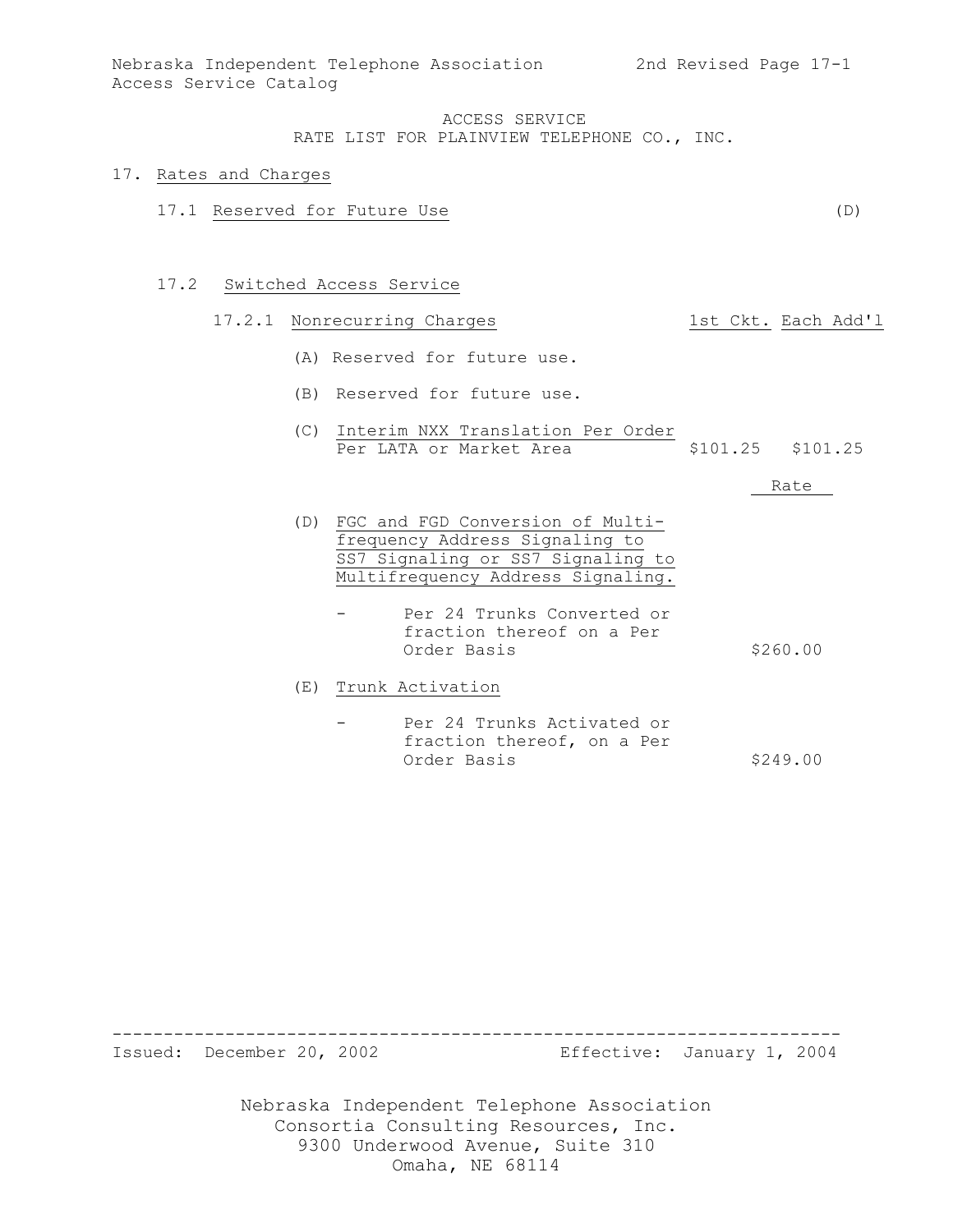### 17. Rates and Charges

| 17.2.2 Local Transport |  |                                   |  | Rate         |     |          |
|------------------------|--|-----------------------------------|--|--------------|-----|----------|
|                        |  | Direct Trunked Transport          |  |              |     |          |
|                        |  | Direct Trunked Facility           |  |              |     |          |
|                        |  | Per Mile                          |  |              |     |          |
|                        |  | - Voice Grade                     |  | (See Note 1) |     | (I)      |
|                        |  | - High Capacity DS1               |  | (See Note 1) |     | (I)      |
|                        |  | - High Capacity DS3               |  | (See Note 1) |     | $(\bot)$ |
|                        |  | Direct Trunked Termination        |  |              |     |          |
|                        |  | Per Termination                   |  |              |     |          |
|                        |  | - Voice Grade                     |  | (See Note 1) |     | (I)      |
|                        |  | - High Capacity DS1               |  | (See Note 1) |     | (I)      |
|                        |  | - High Capacity DS3               |  | (See Note 1) |     | $(\bot)$ |
|                        |  | Multiplexing                      |  |              |     |          |
|                        |  | Per Arrangement                   |  |              |     |          |
|                        |  | DS3 to DS1                        |  | (See Note 1) |     | (I)      |
|                        |  | DS1 to Voice                      |  | (See Note 1) |     | (I)      |
|                        |  | Tandem Switched Transport         |  |              |     |          |
|                        |  | Tandem Switched Facility          |  |              |     |          |
|                        |  | Per Access Minute Per Mile        |  |              |     |          |
|                        |  | Originating                       |  | \$0.000839   |     |          |
|                        |  | Terminating                       |  | (See Note 1) |     | (R)      |
|                        |  | Tandem Switched Termination       |  |              |     |          |
|                        |  | Per Access Minute Per Term.       |  |              |     |          |
|                        |  | Originating                       |  | \$0.006796   |     |          |
|                        |  | Terminating                       |  | (See Note 1) |     | (R)      |
|                        |  | Tandem Switching                  |  |              |     |          |
|                        |  | Per Access Minute Per Tandem      |  |              | N/A |          |
|                        |  | Network Blocking Per Blocked Call |  |              |     |          |
|                        |  | Applies to FGD only               |  | \$0.0194     |     |          |

# **NOTE 1: Rate mirrors NECA Tariff FCC No. 5 for Direct Trunked Transport, Multiplexing, terminating TSF and terminating TST.**

-----------------------------------------------------------------------

Issued: May 9, 2013 Effective: July 2, 2013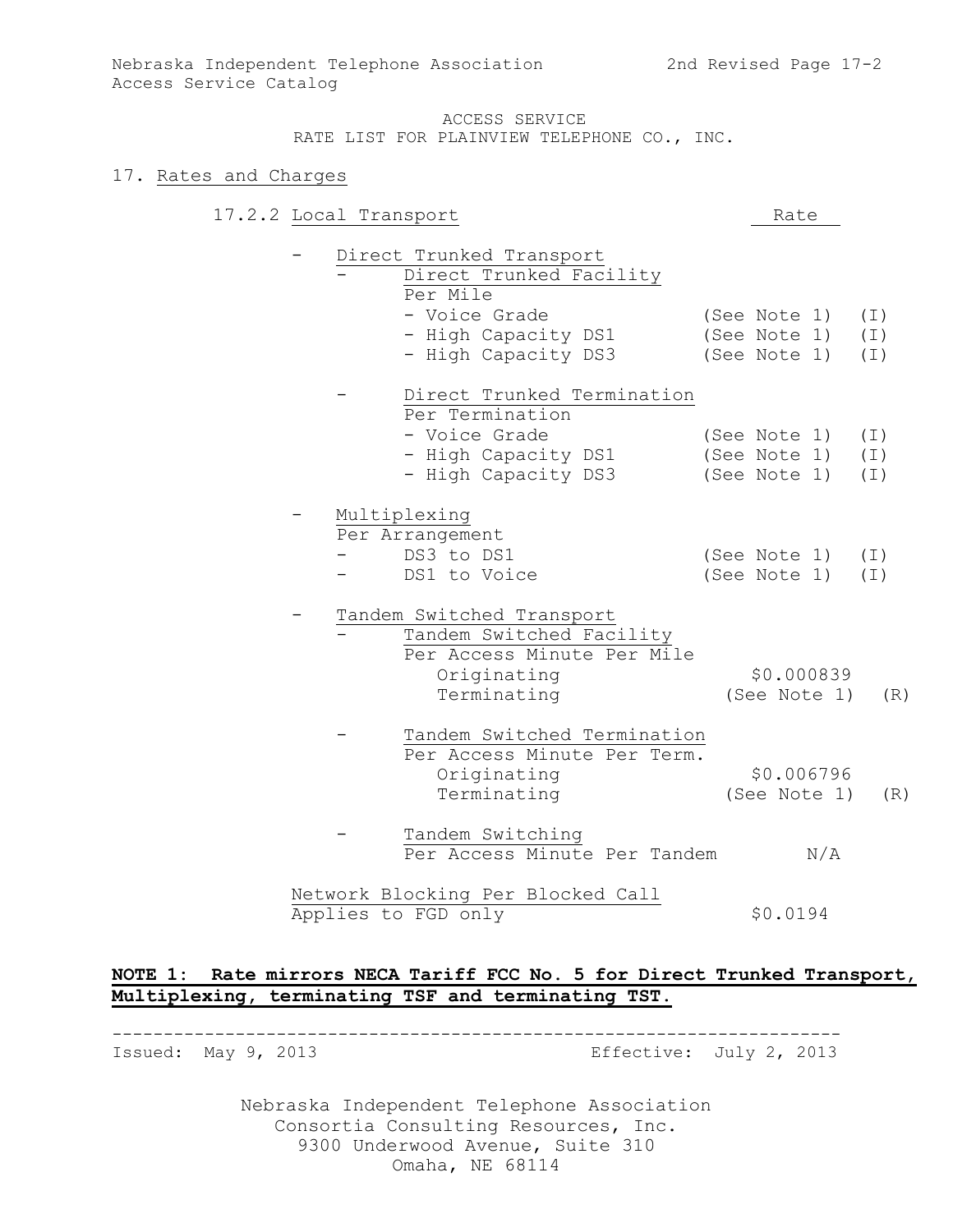### 17. Rates and Charges (Cont'd.)

- 17.2 Switched Access Service (Cont'd.)
	- 17.2.2 Local Transport (Cont'd.)
		- (A) Common Channel Signaling Network Connection\*

|     |     |                                                  | Rate      |
|-----|-----|--------------------------------------------------|-----------|
|     | (1) | Signaling Network Access Link                    |           |
|     |     | - Signaling Mileage<br>Facility Per Mile         | \$3.96    |
|     |     | Signaling Mileage Termination<br>per Termination | \$39.79   |
|     | (2) | STP Port                                         | $NRC**$   |
|     |     | - per Port                                       | \$455.00  |
| (B) |     | 800 Data Base Access Service Queries             |           |
|     |     | Per Query<br>Basic                               | \$0.00600 |

- Vertical Feature  $$0.00675$ 

\*Available where technically feasible, as designated in NECA Tariff F.C.C. No. 4, Wire Center Information.

\*\*NRC is an abbreviation for nonrecurring charge.

-----------------------------------------------------------------------

Issued: August 20, 1999 Effective: September 1, 1999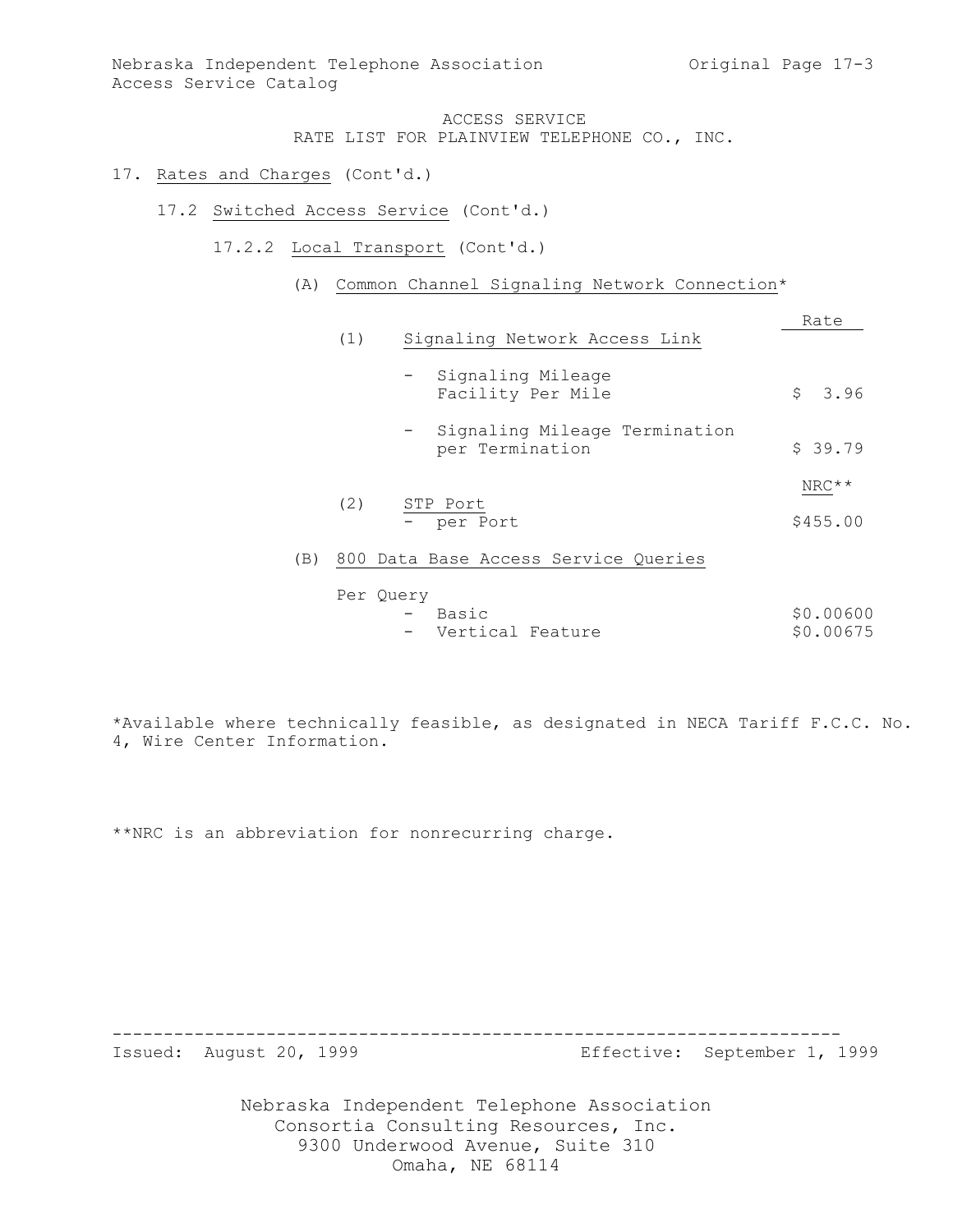- 17. Rates and Charges (Cont'd.)
	- 17.2 Switched Access Service (Cont'd.)

# 17.2.3 End Office

| (A) Local Switching                             | Rate                           |
|-------------------------------------------------|--------------------------------|
| Per Access Minute<br>Originating<br>Terminating | \$0.032149<br>$$0.0412766$ (I) |
| (B) Information Surcharge                       |                                |
| Per 100 Access Minutes                          |                                |

| ICI IVV NUCCUL NIINGCU |                  |  |
|------------------------|------------------|--|
| Originating            | \$0.021600       |  |
| Terminating            | (See Note 1) (I) |  |

17.2.4 Reserved for future use.

|  | 17.2.5 Directory Assistance Service                                                                | Rate   |
|--|----------------------------------------------------------------------------------------------------|--------|
|  | (A) Directory Assistance Service                                                                   |        |
|  | A Directory Assistance Service<br>Charge applies for each call to<br>Directory Assistance Service. | \$1.26 |

(B) Reserved for future use.

# **NOTE 1: Rate mirrors NECA Tariff FCC No. 5 for terminating Information Surcharge.**

-----------------------------------------------------------------------

Issued: May 9, 2013 Effective: July 2, 2013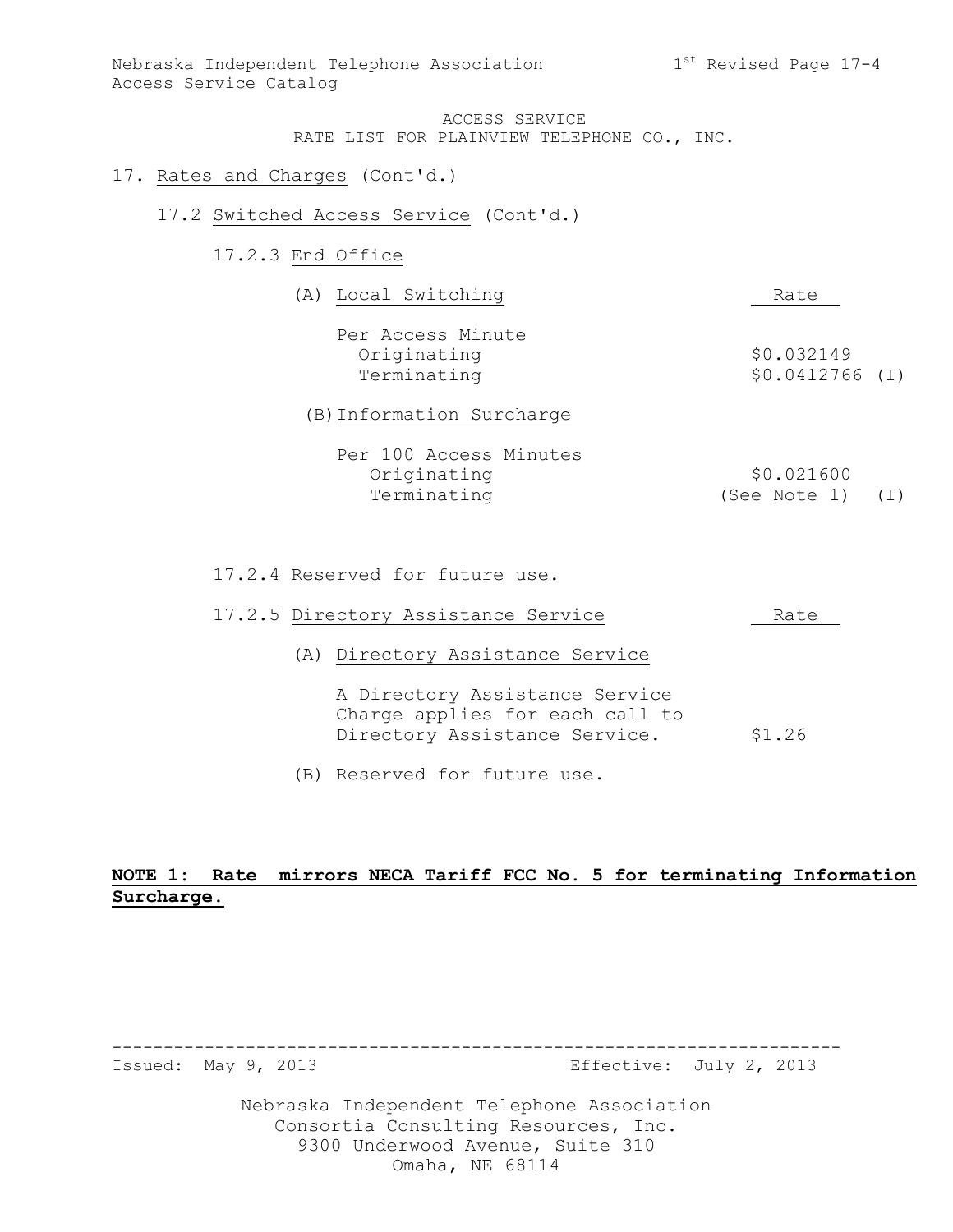- 17. Rates and Charges (Cont'd.)
	- 17.2 Switched Access Service (Cont'd.)
		- 17.2.5 Directory Assistance Service (Cont'd.)
			- (C) Credit Allowance for Uncompleted Rate DA Calls

In addition to the credit allowance for Directory Assistance Service Call as set forth in 9.4.8(A) of NECA TARIFF F.C.C. NO. 5, there is also a credit allowance for the Switched Access Service portion in the originating LATA of such DA call. The credit will be as set forth following:

- (1) Reserved for future use.
- (2) Credit per call when FGA or FGB Switched Access Service is billed using per minute rates  $N/A$
- (3) Credit per call when FGC or FGD Switched Access Service is billed using per minute rates  $N/A$

17.2.7 Reserved for future use.

----------------------------------------------------------------------- Issued: August 20, 1999 Effective: September 1, 1999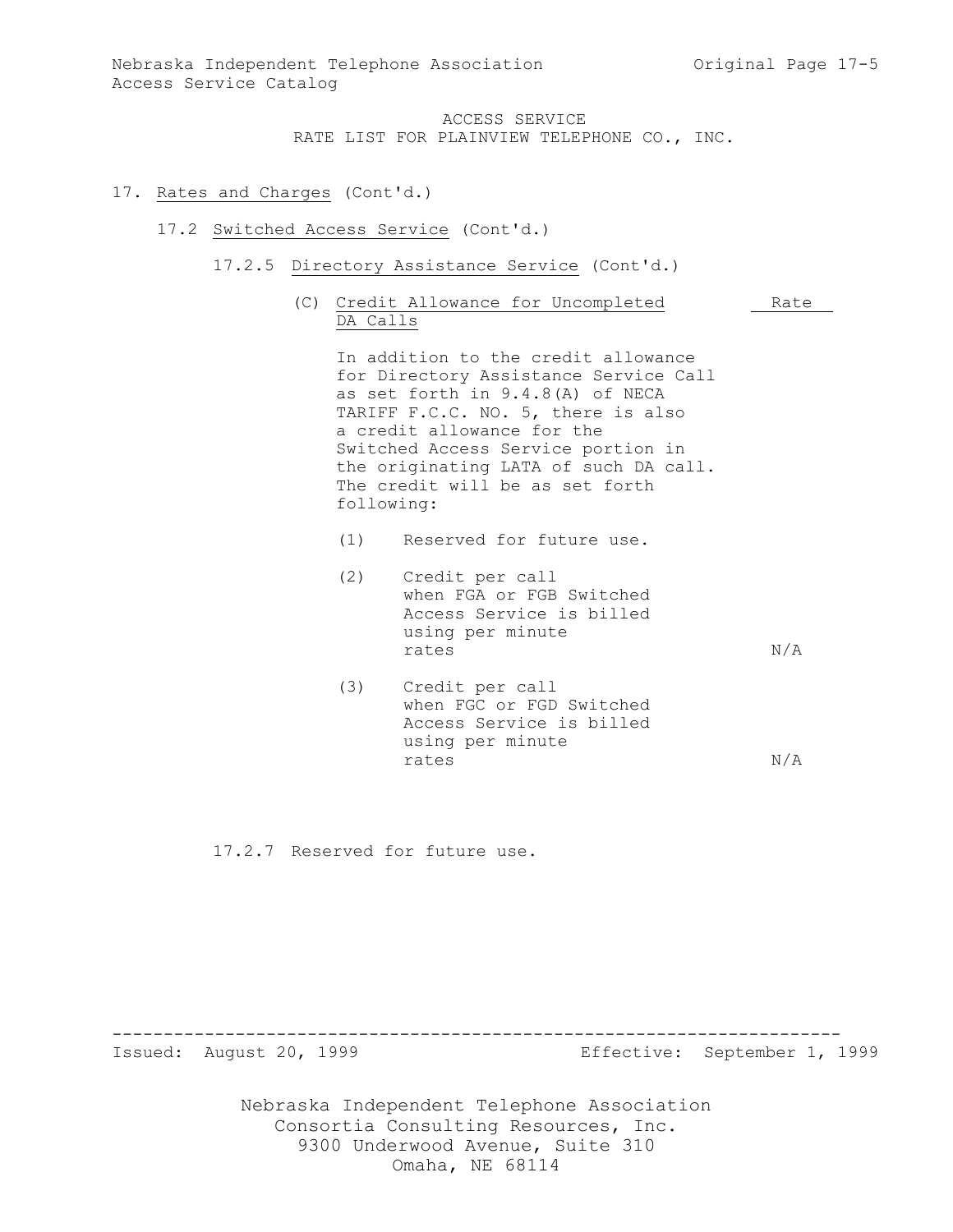- 17. Rates and Charges (Cont'd.)
	- 17.3 Special Access Service
		- 17.3.1 Reserved for future use.
		- 17.3.2 Reserved for future use.
		- 17.3.3 Reserved for future use.
		- 17.3.4 Voice Grade Service

Regulations for Voice Grade Service are set forth in NECA TARIFF F.C.C. NO. 5, Section 7.6.  $NDC*$ 

|                                                                           | ハレヘ                                  |                  |
|---------------------------------------------------------------------------|--------------------------------------|------------------|
| (A) Channel Termination                                                   | Monthly 1st Each Add'l.<br>Rate Ckt. | Ckt.<br>Per      |
|                                                                           |                                      | Termination      |
| $-Two-wire$ \$22.36 \$78.05 \$78.05<br>-Four-wire \$32.21 \$78.05 \$78.05 |                                      |                  |
| (B) Channel Mileage                                                       |                                      | Monthly<br>Rate  |
| (1) Channel Mileage Facility<br>Per Mile                                  |                                      | \$1.61           |
| (2) Channel Mileage Termination<br>Per Termination                        |                                      | \$29.88          |
| (C) Optional Features and Functions                                       |                                      |                  |
| (1) Bridging<br>(a) Voice Bridging Per Port<br>$-Two-Wire$                |                                      | \$4.75           |
| -Four-Wire                                                                |                                      | \$4.75           |
| (b) Data Bridging Per Port<br>$-Two-Wire$<br>-Four-Wire                   |                                      | \$4.75<br>\$4.75 |

\*NRC is an abbreviation for nonrecurring charge

-----------------------------------------------------------------------

Issued: August 20, 1999 Effective: September 1, 1999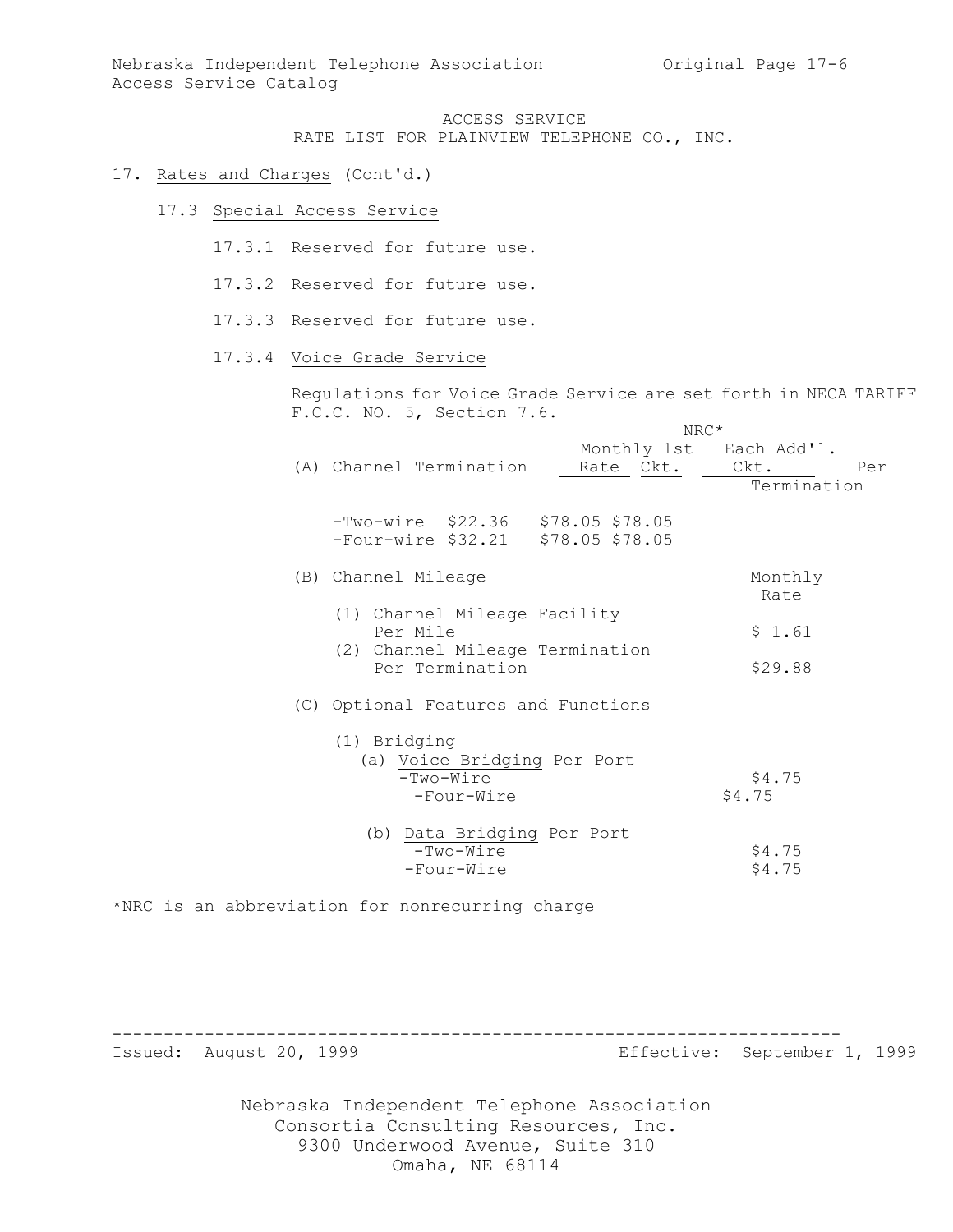### 17. Rates and Charges (Cont'd.)

- 17.3 Special Access Service (Cont'd.)
	- 17.3.4 Voice Grade Service (Cont'd.)
		- (1) Bridging (Cont'd.)
			- (C) Optional Features and Functions (Cont'd.)

Monthly Rate\_\_

- (c) Reserved for future use.
- (d) Reserved for future use.
- (e) Telemetry and Alarm Bridging Active Bridging Channel Connections Per Channel Connected -Split Band \$8.89 -Summation \$3.47 Passive Bridging Channel Connections Per Channel Connected \$0.24

----------------------------------------------------------------------- Issued: August 20, 1999 Effective: September 1, 1999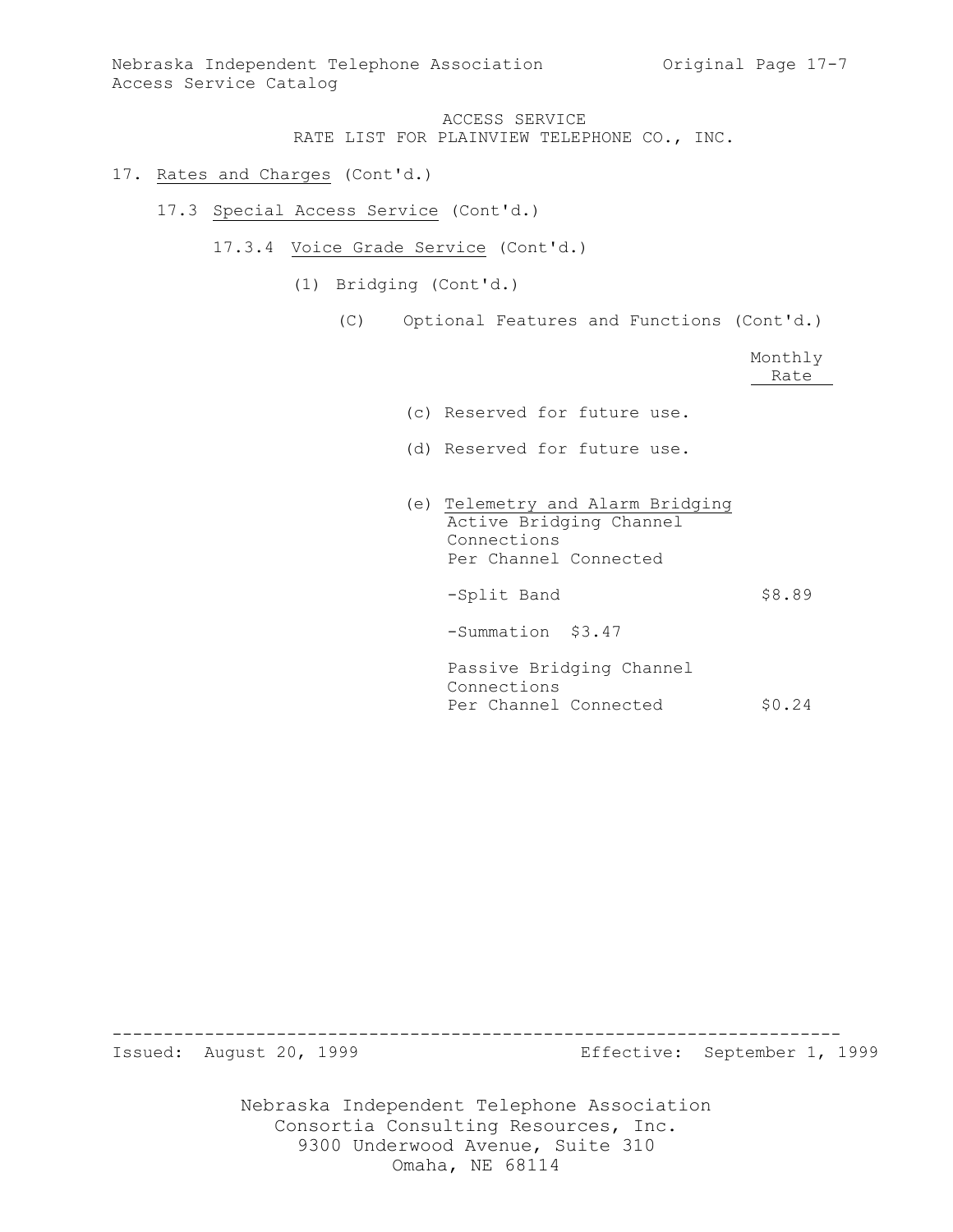### 17. Rates and Charges (Cont'd.)

- 17.3 Special Access Service (Cont'd.)
	- 17.3.4 Voice Grade Service (Cont'd.)

Monthly Rate

- (C) Optional Features and Functions (Cont'd.)
	- (2) Conditioning Per Termination
		- $-$  C-Type  $\frac{1}{5.69}$
		- Data Capability  $$3.94$
	- (3) Improved Return Loss for Transmission Per Termination
		- Two-Wire  $\qquad \qquad$  \$ 7.15 - Four-Wire  $\frac{1}{2}$  7.15
	- (4) Customer Specified Receive Level Per Two-Wire Termination \$ 3.44
	- (5) Reserved for future use.
	- (6) Signaling Capability Per Termination \$11.73

----------------------------------------------------------------------- Issued: August 20, 1999 Effective: September 1, 1999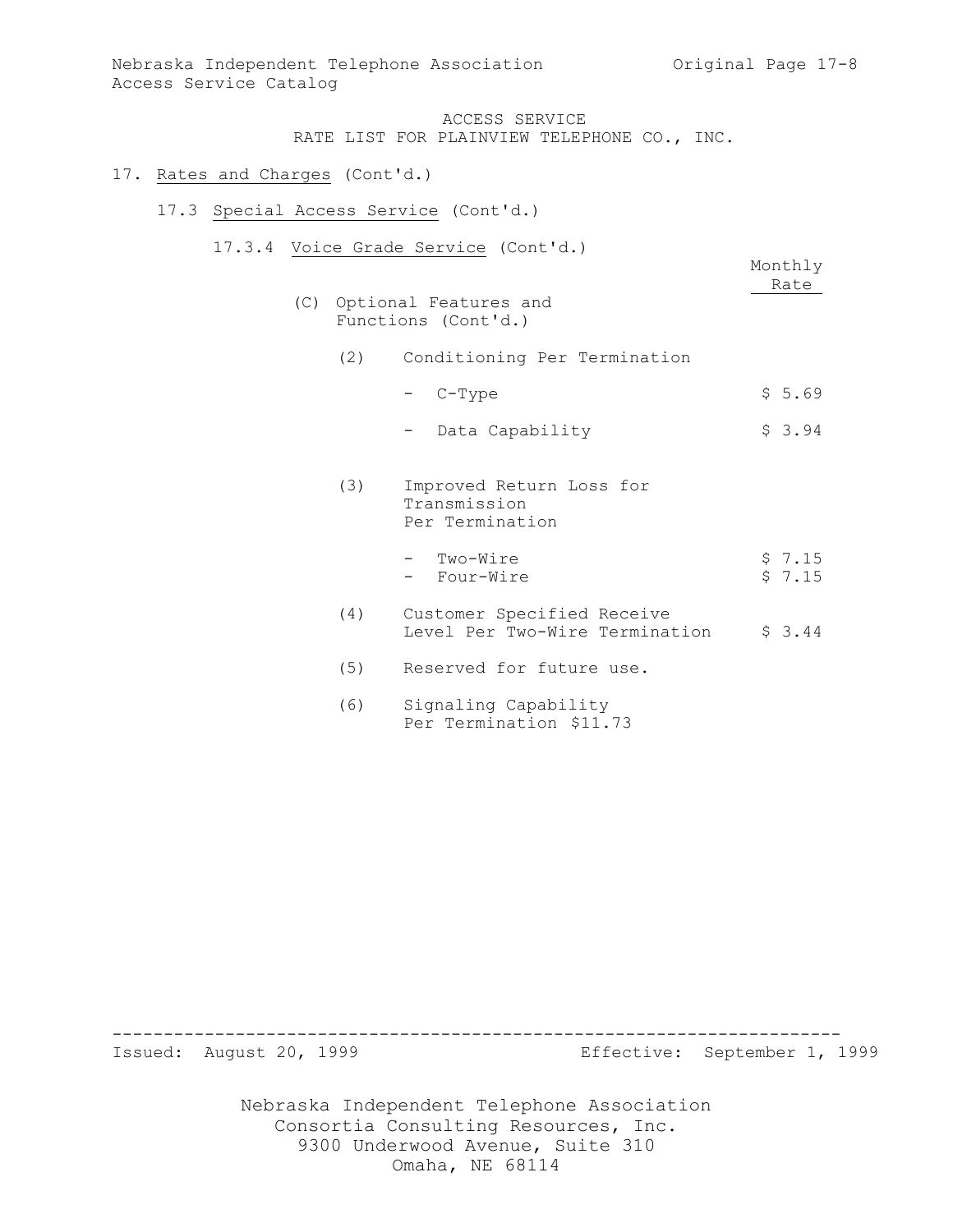- 17. Rates and Charges (Cont'd.)
	- 17.3 Special Access Service (Cont'd.)
		- 17.3.4 Voice Grade Service (Cont'd.)

Monthly Rate

- (C) Optional Features and Functions (Cont'd.)
	- (7) Selective Signaling Arrangement Per Arrangement \$6.38
	- (8) Transfer Arrangement (key activated or dial-up\*)
		- Per four port arrangement including control channel termination\*\* \$3.01
		- Per five port arrangement including control channel termination\*\* \$6.85
	- (9) Public Packet Switching Network (PPSN) Interface Arrangement Per Arrangement ICB

NOTE: ICB rates and charges shall be filed in 17.3.9.

\*The dial-up option requires the customer to purchase the Controller Arrangement, which is described in NECA TARIFF F.C.C. NO. 5, Section 13.3.4.

\*\*An additional Channel Termination charge will apply whenever a spare channel is configured as a leg to the customer designated premises. Additional channel mileage charges will also apply when the transfer arrangement is not located in the customer designated premises serving wire center.

-----------------------------------------------------------------------

Issued: August 20, 1999 Effective: September 1, 1999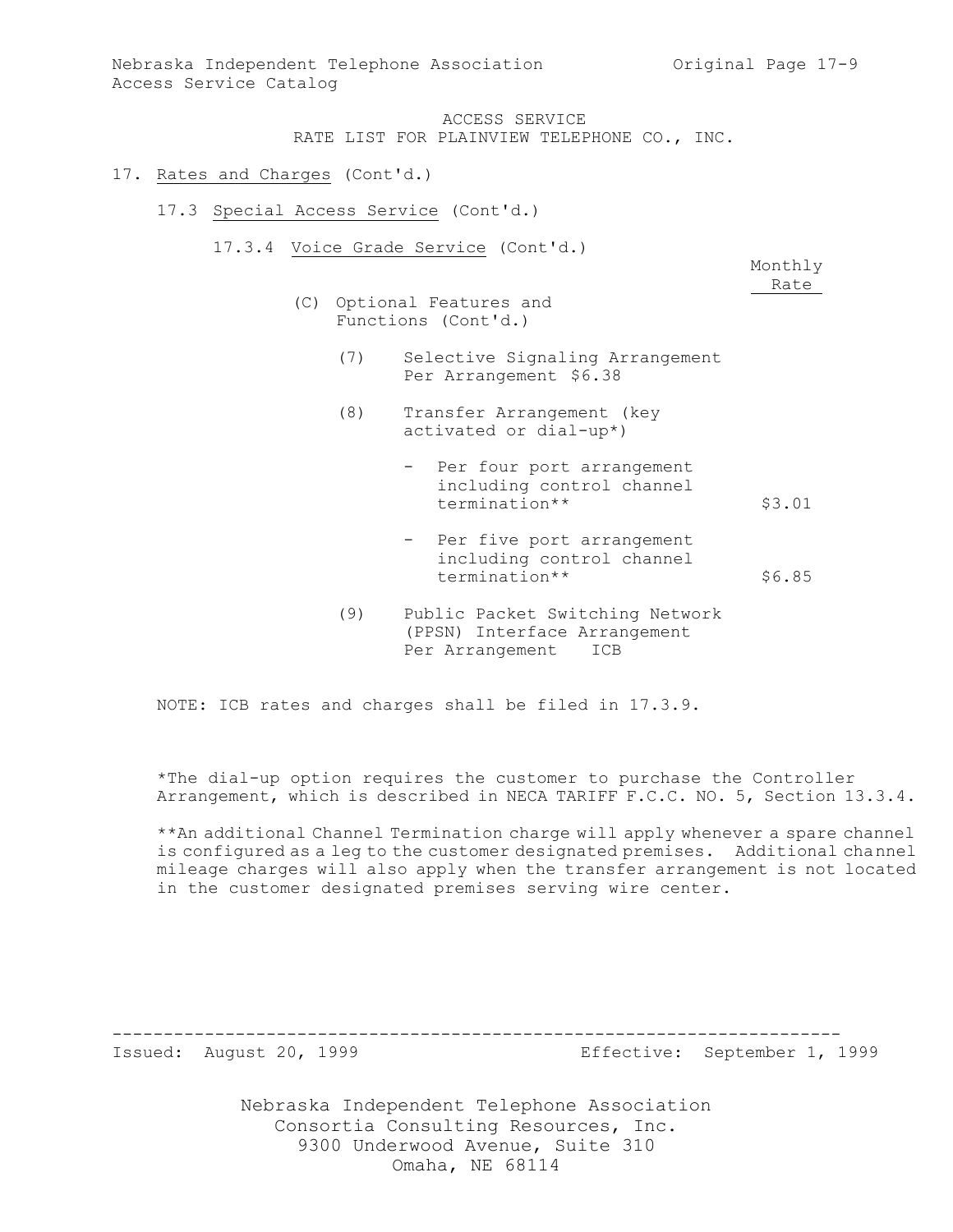# 17. Rates and Charges (Cont'd.)

17.3 Special Access Service (Cont'd.)

### 17.3.5 Program Audio Service

Regulations concerning Program Audio Service are set forth in Section 7.7 of NECA TARIFF F.C.C. NO. 5. Monthly Nonrecurring

|                   |     |                     | MONTUIY NONTECUTTING |
|-------------------|-----|---------------------|----------------------|
|                   |     | Rate *              | Charge               |
|                   | (A) | Channel Termination |                      |
| Per Termination   |     |                     |                      |
|                   |     |                     |                      |
| $-200$ to 3500 Hz |     | \$41.60             | \$189.00             |
| $-100$ to 5000 Hz |     | 44.82               | 189.00               |
| $-50$ to 8000 Hz  |     | 44.82               | 189.00               |
| $-50$ to 15000 Hz |     | 44.82               | 189.00               |
|                   |     |                     |                      |

- (B) Channel Mileage
	- (1) Channel Mileage Facility Per Mile

|  | $-200$ to 3500 Hz | \$3.46 |
|--|-------------------|--------|
|  | $-100$ to 5000 Hz | 6.91   |
|  | $-50$ to 8000 Hz  | 10.37  |
|  | $-50$ to 15000 Hz | 13.84  |

(2) Channel Mileage Termination Per Termination

|  | - 200 to 3500 Hz  | \$31.27 |
|--|-------------------|---------|
|  | $-100$ to 5000 Hz | 62.54   |
|  | - 50 to 8000 Hz   | 93.81   |
|  | - 50 to 15000 Hz  | 125.08  |

\* Daily Rates are 1/10th of the monthly rates, up to a maximum of the monthly charge.

-----------------------------------------------------------------------

Issued: August 20, 1999 Effective: September 1, 1999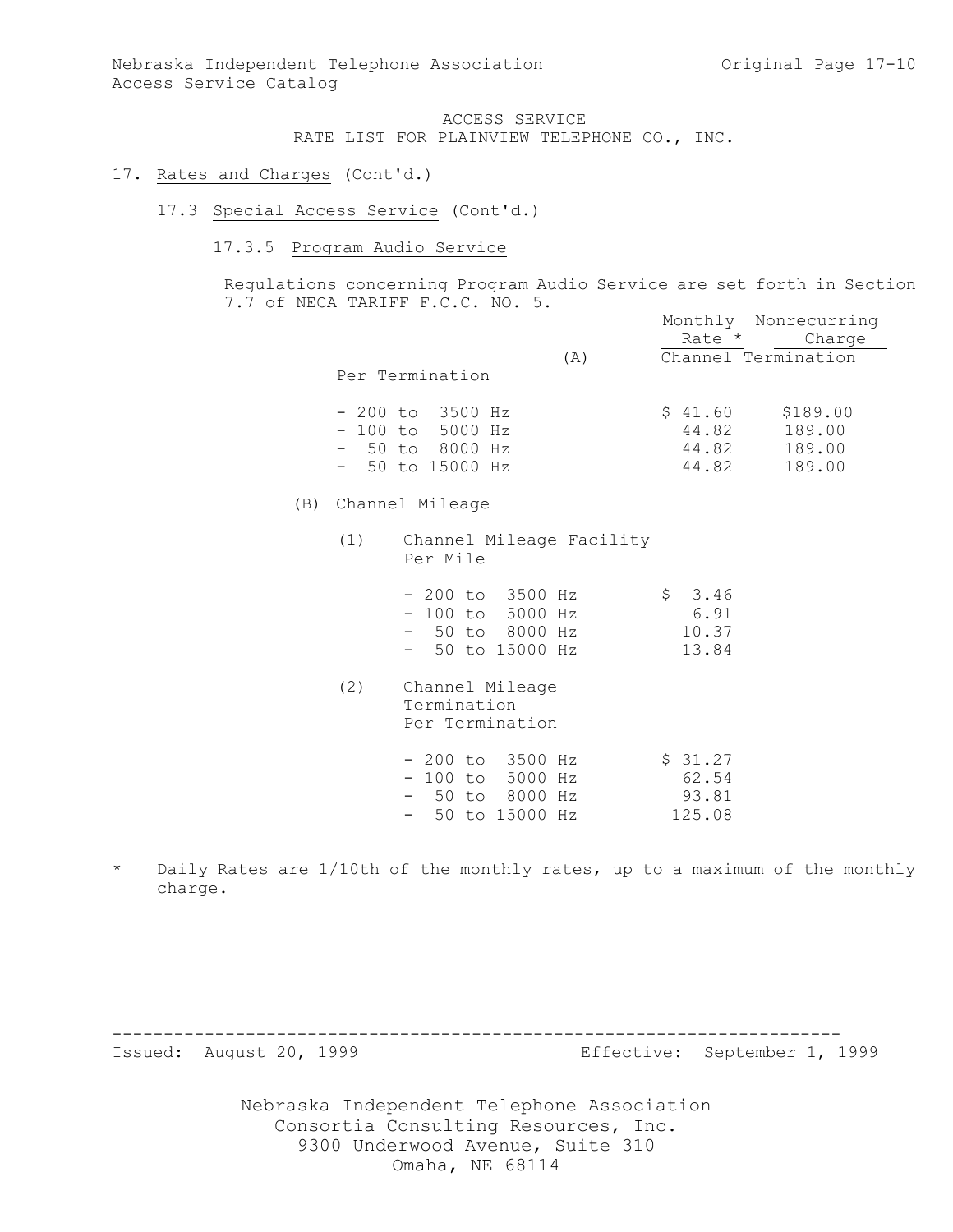- 17. Rates and Charges (Cont'd.)
	- 17.3 Special Access Service (Cont'd.)
		- 17.3.5 Program Audio Service (Cont'd.)

|     |     |                                              | Monthly<br>Rate * |
|-----|-----|----------------------------------------------|-------------------|
| (C) |     | Optional Features and Functions              |                   |
|     | (1) | Bridging, Distribution<br>Amplifier Per Port | \$19.19           |
|     | (2) | Gain Conditioning<br>Per Service             | \$11.23           |
|     | (3) | Stereo<br>Per Service                        | \$18.24           |

17.3.6 Reserved for future use.

\* Daily Rates are 1/10th of the monthly rates, up to a maximum of the monthly charge.

-----------------------------------------------------------------------

Issued: August 20, 1999 Effective: September 1, 1999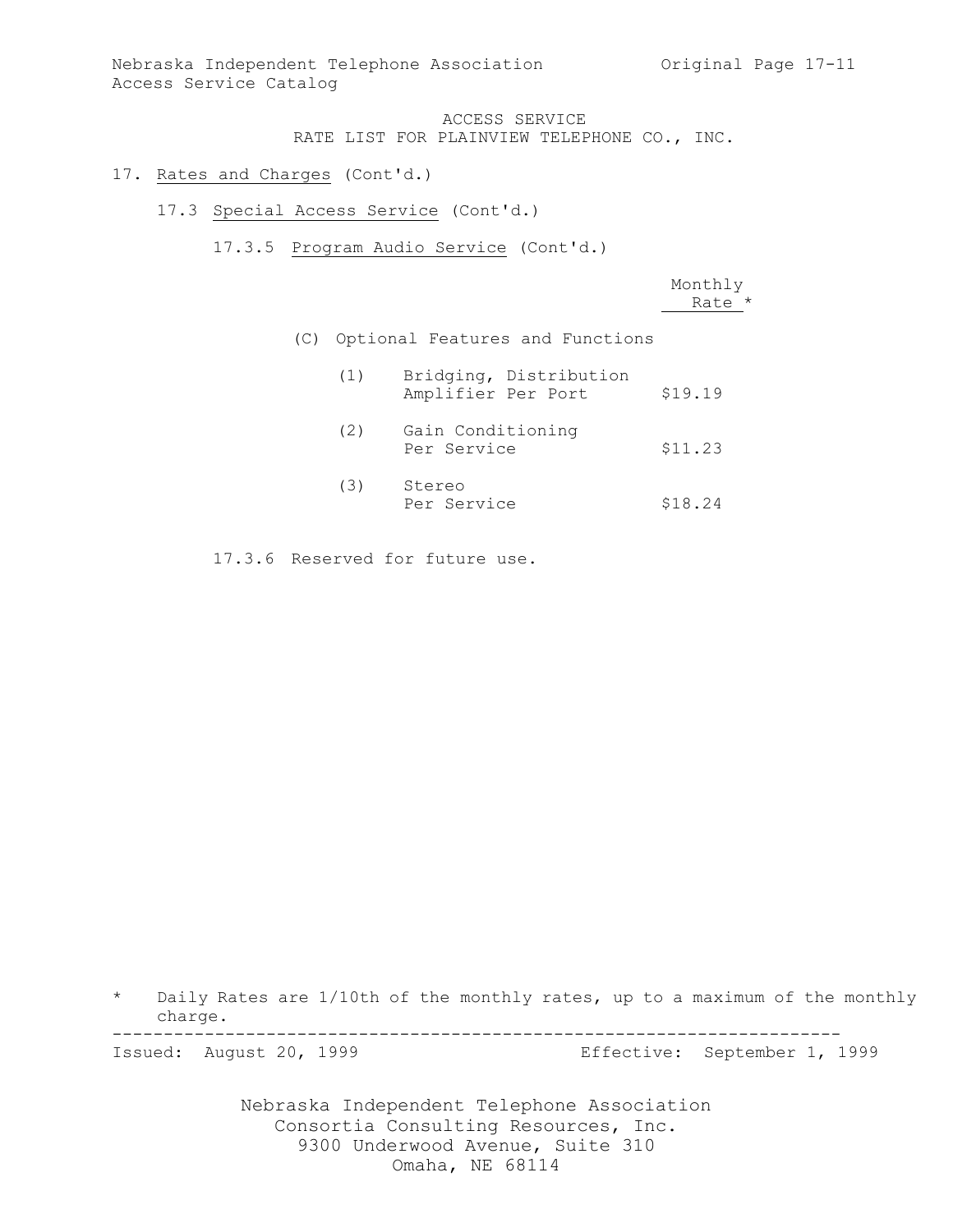#### 17. Rates and Charges (Cont'd.)

17.3 Special Access Service (Cont'd.)

17.3.7 Digital Data Service

Regulations concerning Digital Data Service are set forth in NECA TARIFF F.C.C. NO. 5, Section 7.9.

|     |                     | Monthly<br>Rate |          | Nonrecurring Charges<br>1st Ckt. Each Add'l |
|-----|---------------------|-----------------|----------|---------------------------------------------|
| (A) | Channel Termination |                 |          |                                             |
|     | Per Termination     |                 |          |                                             |
|     | $-2.4$ kbps         | \$55.73         | \$241.00 | \$241.00                                    |
|     | $-4.8$ kbps         | 55.73           | 241.00   | 241.00                                      |
|     | $-9.6$ kbps         | 55.73           | 241.00   | 241.00                                      |
|     | $-56.0$ kbps        | 55.73           | 241.00   | 241.00                                      |
|     | $-64.0$ kbps        | 55.73           | 241.00   | 241.00                                      |
|     |                     |                 |          |                                             |

### (B) Channel Mileage

(1) Channel Mileage Facility Per Mile - 2.4 kbps \$ 3.00 - 4.8 kbps 3.00 - 9.6 kbps 3.00 - 56.0 kbps 6.01

(2) Channel Mileage Termination Per Termination - 2.4 kbps \$21.78 - 4.8 kbps 21.78 - 9.6 kbps 21.78 - 56.0 kbps 43.57

- 64.0 kbps 6.01

Monthly (C) Optional Features and Functions Rate

(1) Bridging Per Port \$4.75

- 64.0 kbps 43.57

----------------------------------------------------------------------- Issued: August 20, 1999 Effective: September 1, 1999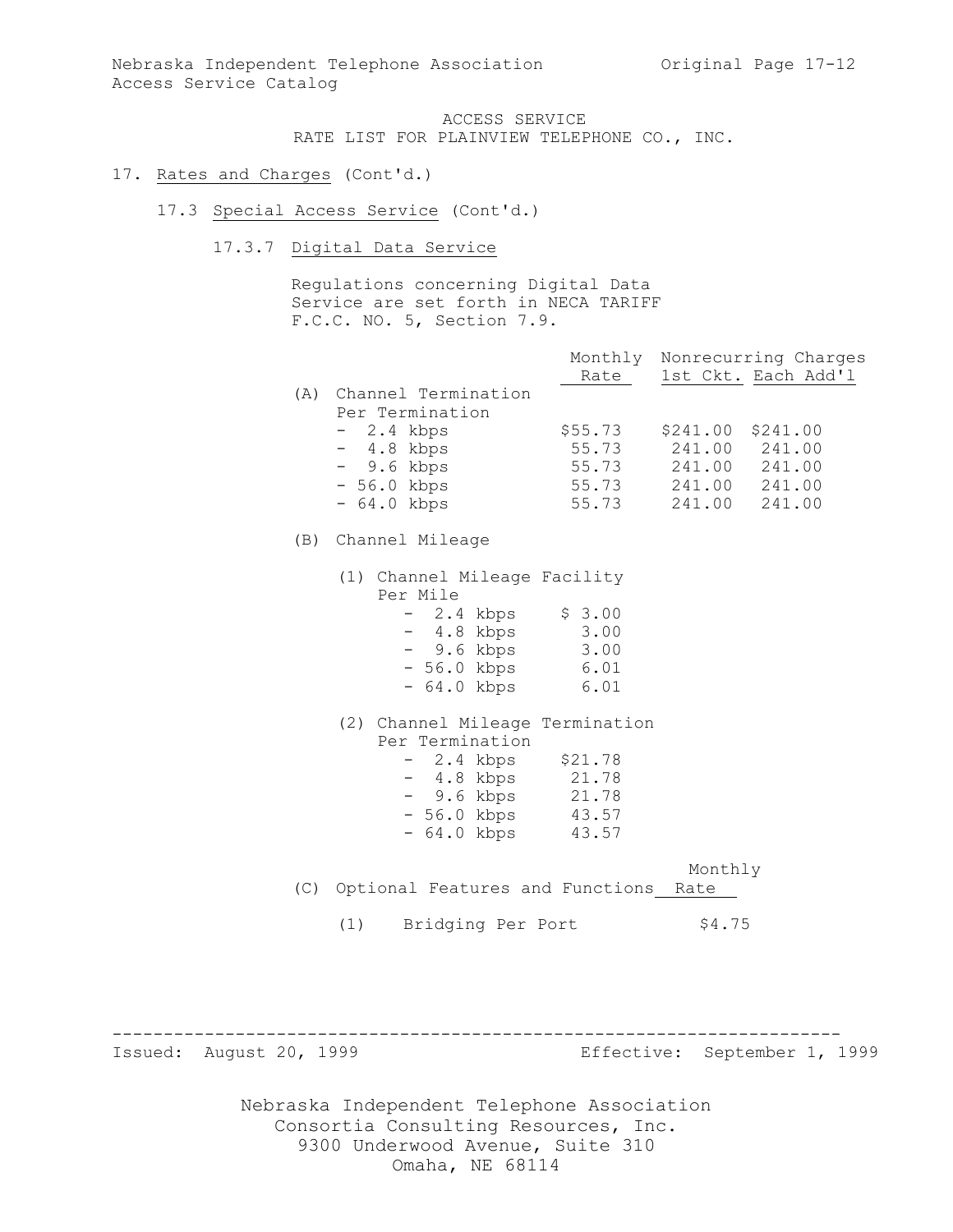#### 17. Rates and Charges (Cont'd.)

- 17.3 Special Access Service (Cont'd.)
	- 17.3.7 Digital Data Service (Cont'd.)

Monthly

- (C) Optional Features and Functions Rate (Cont'd.)
	- (2) Loop Transfer Arrangement Per Four Key Arrangement\*\$5.97
	- (3) Public Packet Switching Network Interface Arrangement - Per 9.6 kbps arrangement ICB - Per 56.0 kbps arrangement ICB

| (D) | Term Discounts              | Percentage      |
|-----|-----------------------------|-----------------|
|     | 56.0 and 64.0 Kbps Services |                 |
|     | 36 months                   | 10 <sup>g</sup> |
|     | 60 months                   | $20$ .          |
|     |                             |                 |

An additional Channel Termination charge will apply whenever a spare channel is configured as a leg to the customer designated premises. Additional Channel Mileage charges will also apply when the transfer arrangement is not located in the customer designated premises serving wire center.

ICB rates and charges are filed in 17.3.9 following.

-----------------------------------------------------------------------

Issued: August 20, 1999 Effective: September 1, 1999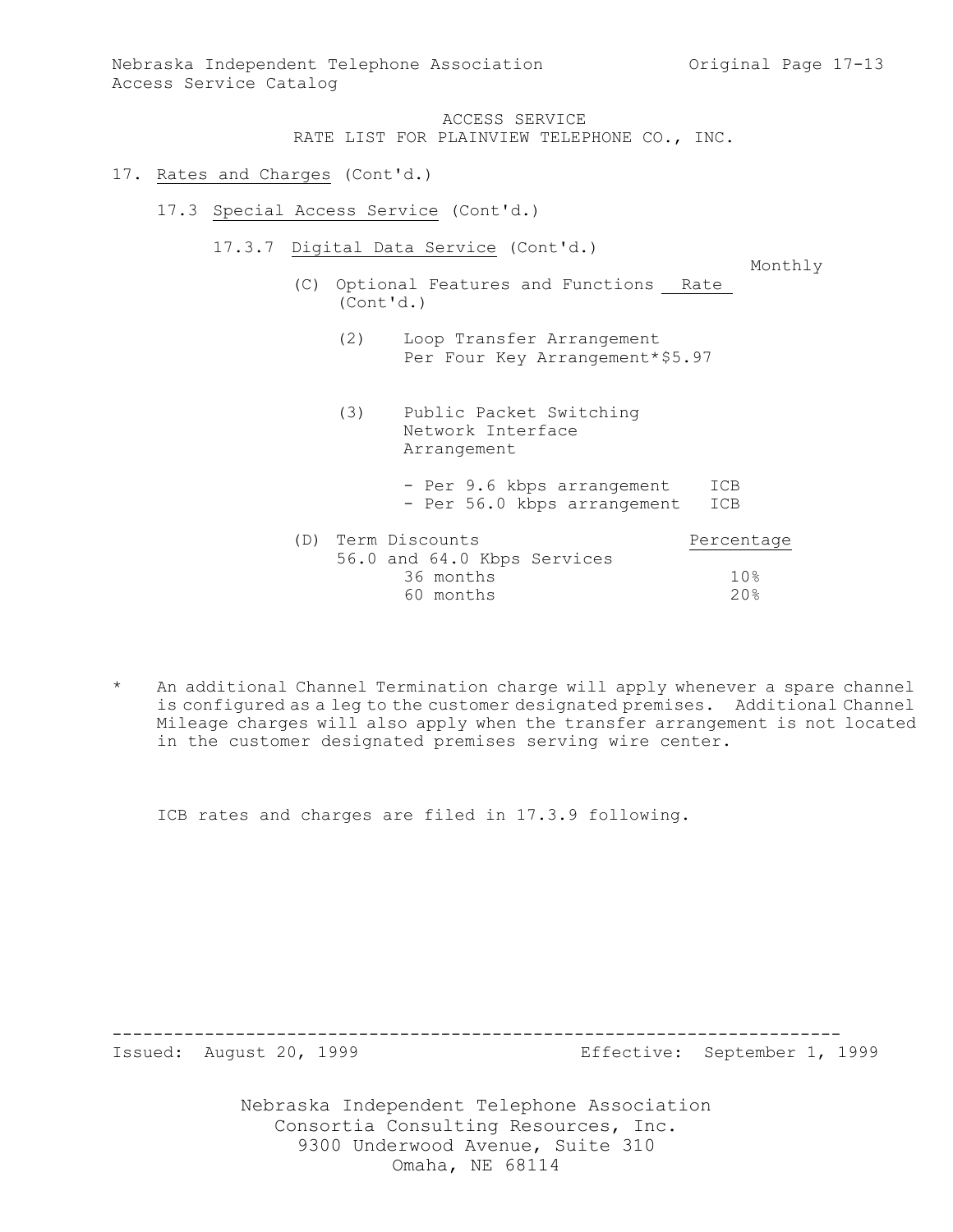#### 17. Rates and Charges (Cont'd.)

- 17.3 Special Access Service (Cont'd.)
	- 17.3.8 High Capacity Service

Regulations concerning High Capacity Service are set forth in 7.10 of NECA TARIFF F.C.C. NO. 5. Monthly Nonrecurring Charges Rate 1st Ckt. Each Add'l (A) Channel Termination Per Termination - DS1 1.544 Mbps \$61.52 \$327.00 \$327.00 - DS1C 3.152 Mbps ICB ICB ICB - DS2 6.312 Mbps ICB ICB ICB - Capacity of 1 DS3 ICB ICB ICB 44.736 Mbps Interface Per DS3 Channel Installed - Capacity of 3 DS3 ICB ICB ICB 44.736 Mbps Interface Per DS3 Channel Installed - Capacity of 6 DS3 ICB ICB ICB 44.736 Mbps Interface Per DS3 Channel Installed - Capacity of 12 DS3 ICB ICB ICB 44.736 Mbps Interface Per DS3 Channel Installed - DS4 274.176 Mbps ICB ICB ICB ICB rates and charges are filed in 17.3.9 following.

----------------------------------------------------------------------- Issued: August 20, 1999 Effective: September 1, 1999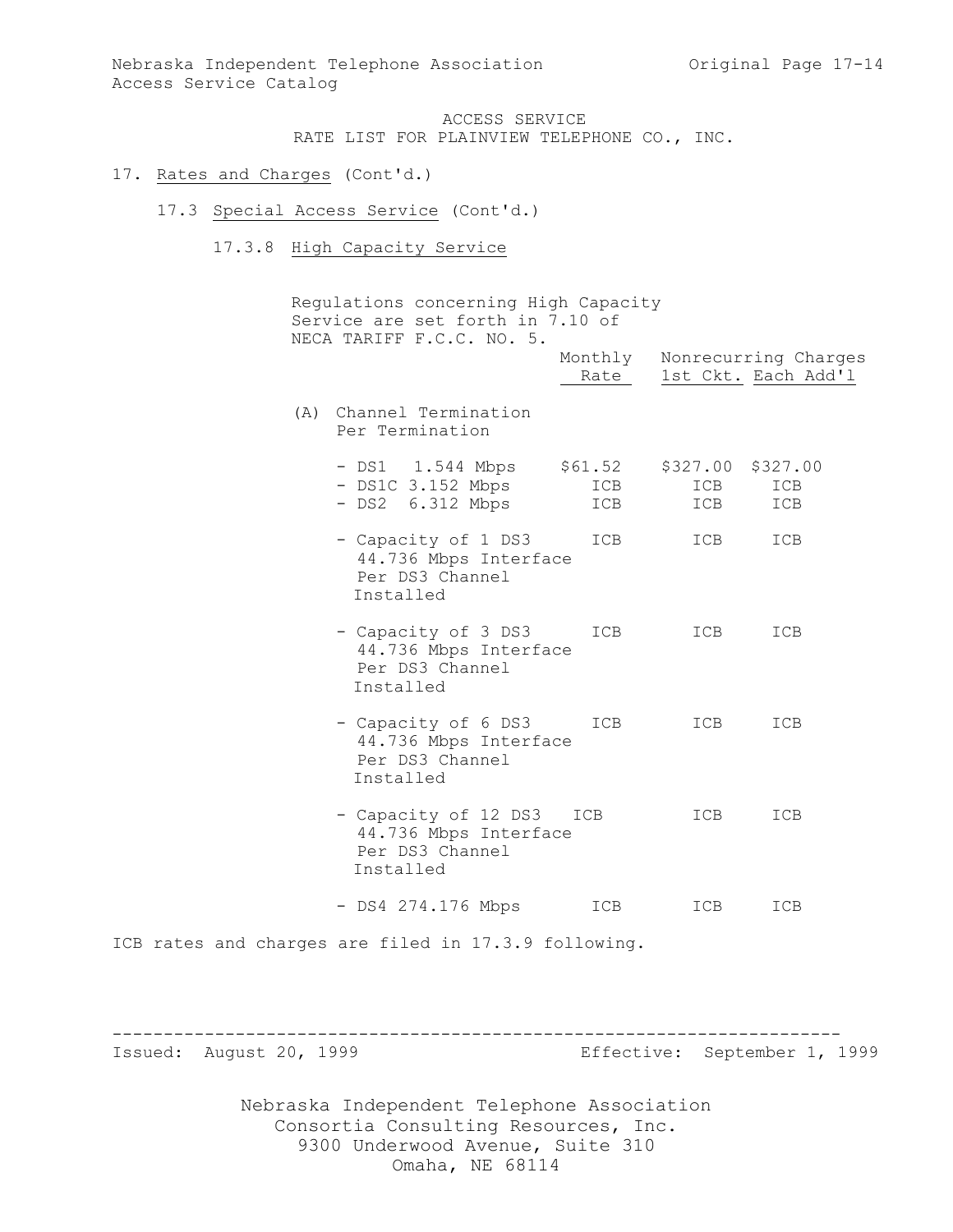### 17. Rates and Charges (Cont'd.)

### 17.3 Special Access Service (Cont'd.)

17.3.8 High Capacity Service (Cont'd.)

| (B) Channel Mileage<br>(1) Channel Mileage Facility<br>Per Mile                   | Monthly<br>Rate                      |
|-----------------------------------------------------------------------------------|--------------------------------------|
| - 1.544 Mbps<br>- 3.152 Mbps<br>- 6.312 Mbps<br>- 44.736 Mbps<br>- 274.176 Mbps   | 66.06<br>ICB<br>ICB<br>ICB<br>ICB    |
| (2) Channel Mileage Termination<br>Per Termination                                |                                      |
| $-1.544$ Mbps<br>- 3.152 Mbps<br>$-6.312$ Mbps<br>- 44.736 Mbps<br>- 274.176 Mbps | 319.10<br>ICB<br>ICB<br>ICB<br>ICB   |
| (C) Term Discounts<br>DS1 and DS3 Services<br>36 months<br>60 months              | Percentage<br>10 <sup>°</sup><br>20% |
| (D) Optional Features and Functions Monthly Rate                                  |                                      |
| (1) Multiplexing, per arrangement                                                 |                                      |

| DS4 to DS1     | TCB        |
|----------------|------------|
| DS3 to DS1     | <b>TCB</b> |
| DS2 to DS1     | TCB        |
| DS1C to DS1    | TCB        |
| DS1 to Voice** | \$196.53   |

\*\* A channel of this DS1 to the Hub can be used for Digital Data Service.

-----------------------------------------------------------------------

Issued: August 20, 1999 Effective: September 1, 1999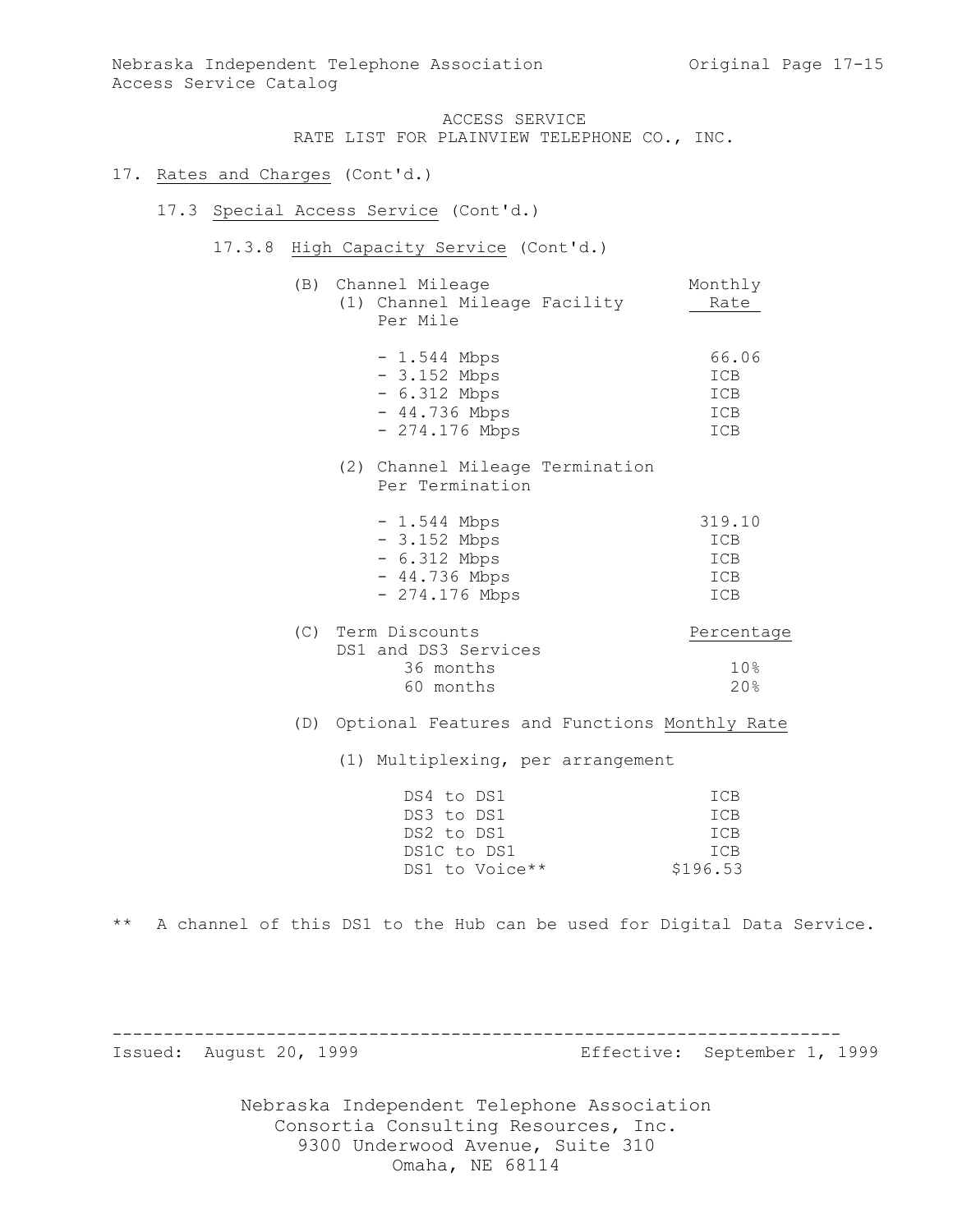- 17. Rates and Charges (Cont'd.)
	- 17.3 Special Access Service (Cont'd.)
		- 17.3.8 High Capacity Service (Cont'd.)
			- (D) Optional Features and Functions Monthly Rate (Cont'd.)
				- (1) Multiplexing, per arrangement (Cont'd.)

|  |            |                 | \$198.38                                                                                 |
|--|------------|-----------------|------------------------------------------------------------------------------------------|
|  |            |                 |                                                                                          |
|  |            |                 | 301.92                                                                                   |
|  |            |                 | 185.32                                                                                   |
|  |            |                 | 161.92                                                                                   |
|  | DS1 to DS0 | DS0 to Subrates | -Up to 20 2.4 kbps services<br>-Up to 10 4.8 kbps services<br>-Up to 5 9.6 kbps services |

- (2) Automatic Loop Transfer Per Arrangement\* \$389.24
- (3) Transfer Arrangement (key activated or dial-up\*\*) Per four port arrangement including control channel termination\*\*\* \$165.42
- (E) Reserved for future use.
- (F) Clear Channel Capability - Per 1.544 Mbps transmission path None
- \* An additional Channel Termination charge will apply whenever the spare line is provided as a leg to the customer designated premises (CDP).
- \*\* The dial-up option requires the customer to purchase the Controller Arrangement from 13.3.4, as described in NECA TARIFF F.C.C. NO. 5.
- \*\*\* An additional Channel Termination charge will apply whenever a spare channel is configured as a leg to the CDP. Additional channel mileage charges will also apply when the transfer arrangement is not located in the CDP serving wire center.

-----------------------------------------------------------------------

Issued: August 20, 1999 Effective: September 1, 1999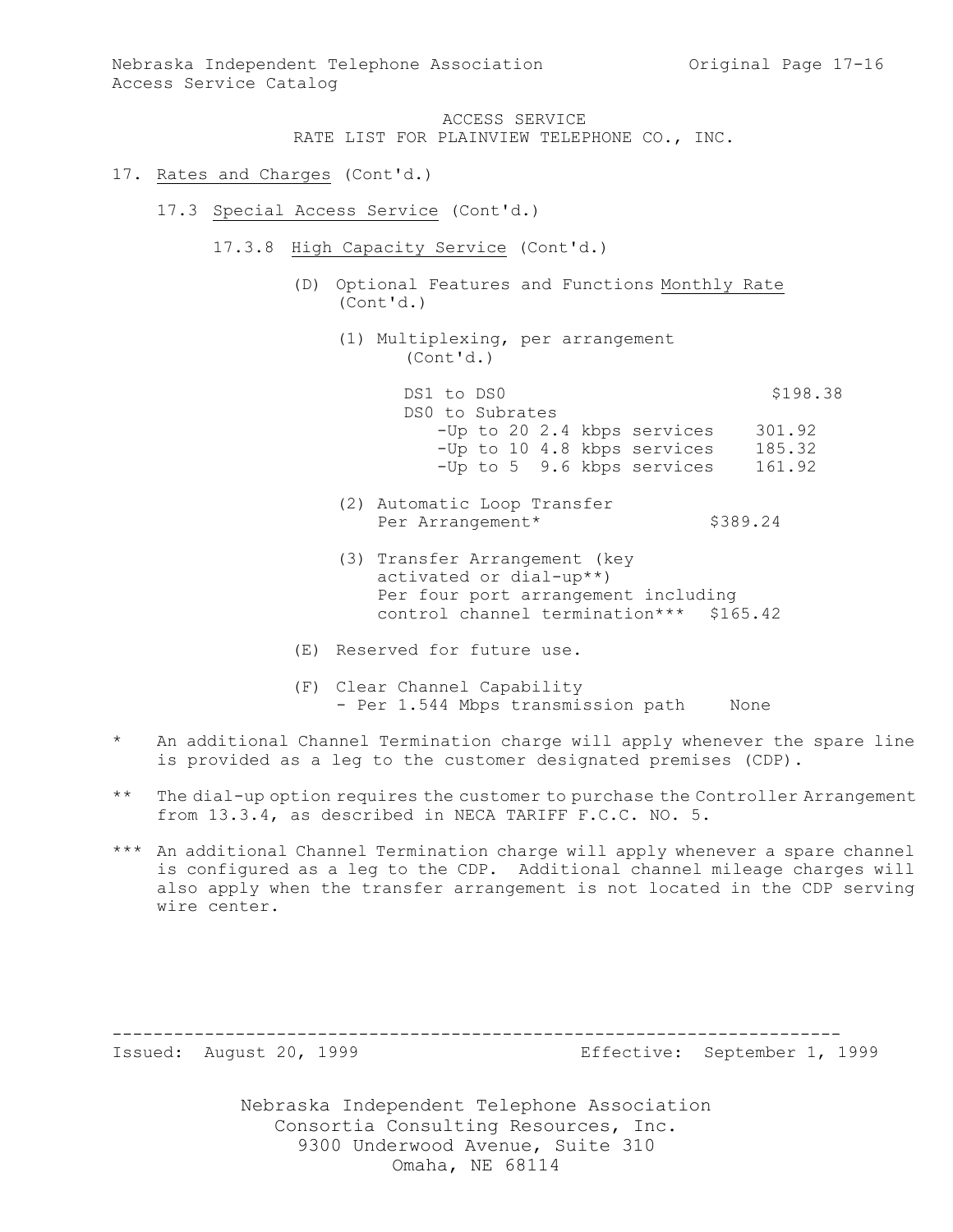### 17. Rates and Charges (Cont'd.)

17.3 Special Access Service (Cont'd.)

17.3.9 Individual Case Filings

Reserved for future use.

-----------------------------------------------------------------------

Issued: August 20, 1999 Effective: September 1, 1999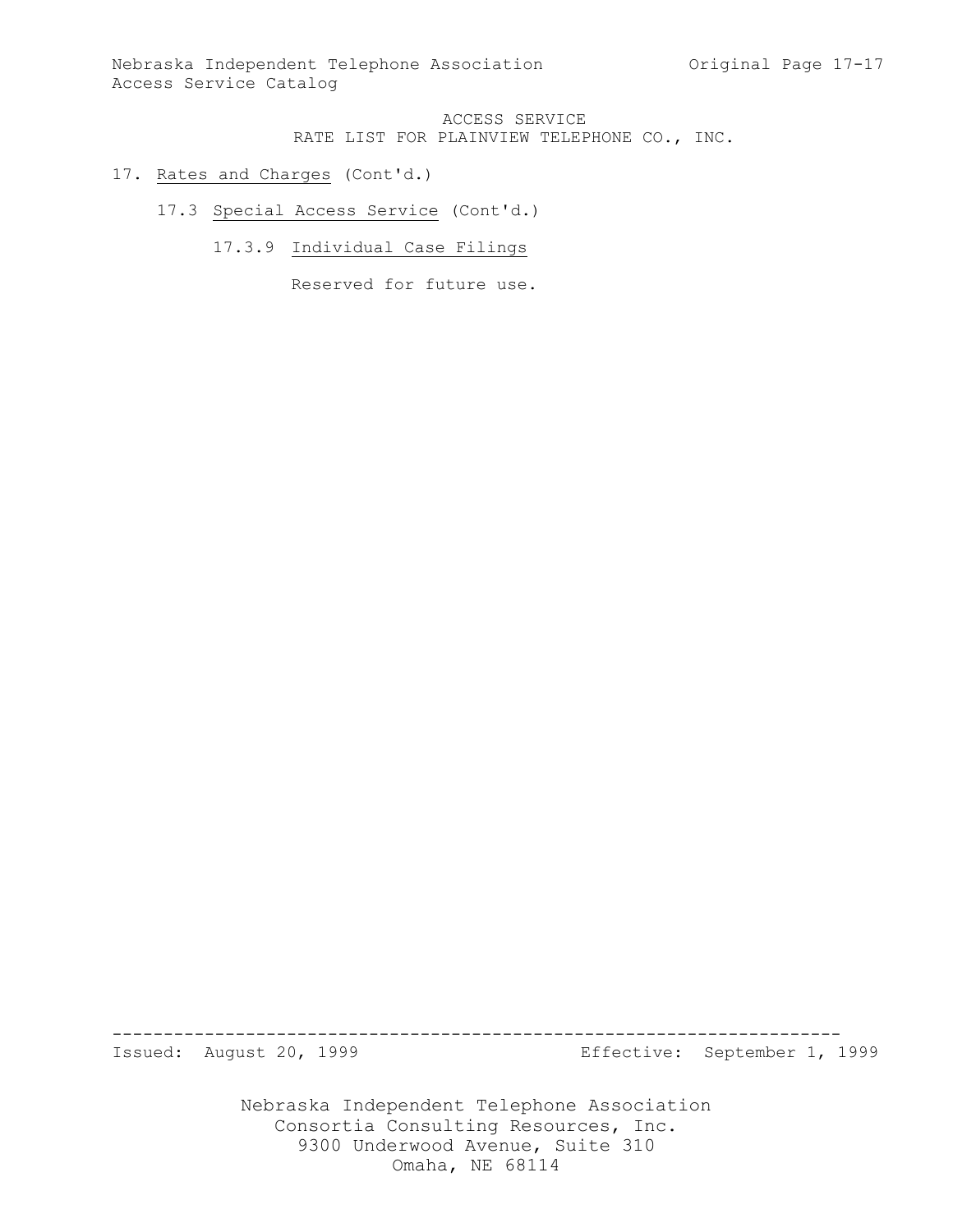### 17. Rates and Charges (Cont'd.)

17.3 Special Access Service (Cont'd.)

17.3.10 Optional Rate Plan Availability

The Term Discount Plan, as described in Section 7.2.8, is available where billing capability exists.

| 17.3.11 Internet to K-12 Schools | Monthly                                                 | Nonrecurring    |
|----------------------------------|---------------------------------------------------------|-----------------|
|                                  |                                                         | Charges<br>Rate |
| (A)                              | Channel Termination<br>Per Termination \$22.50          | \$50.00         |
|                                  |                                                         | Monthly Rate    |
| (B)                              | Channel Mileage<br>(1) Channel Mileage<br>Facility, per |                 |
|                                  | airline mile<br>(2) Channel Mileage<br>Termination,     | \$0.25          |
|                                  | per termination                                         | \$2.50          |

-----------------------------------------------------------------------

Issued: August 20, 1999 Effective: September 1, 1999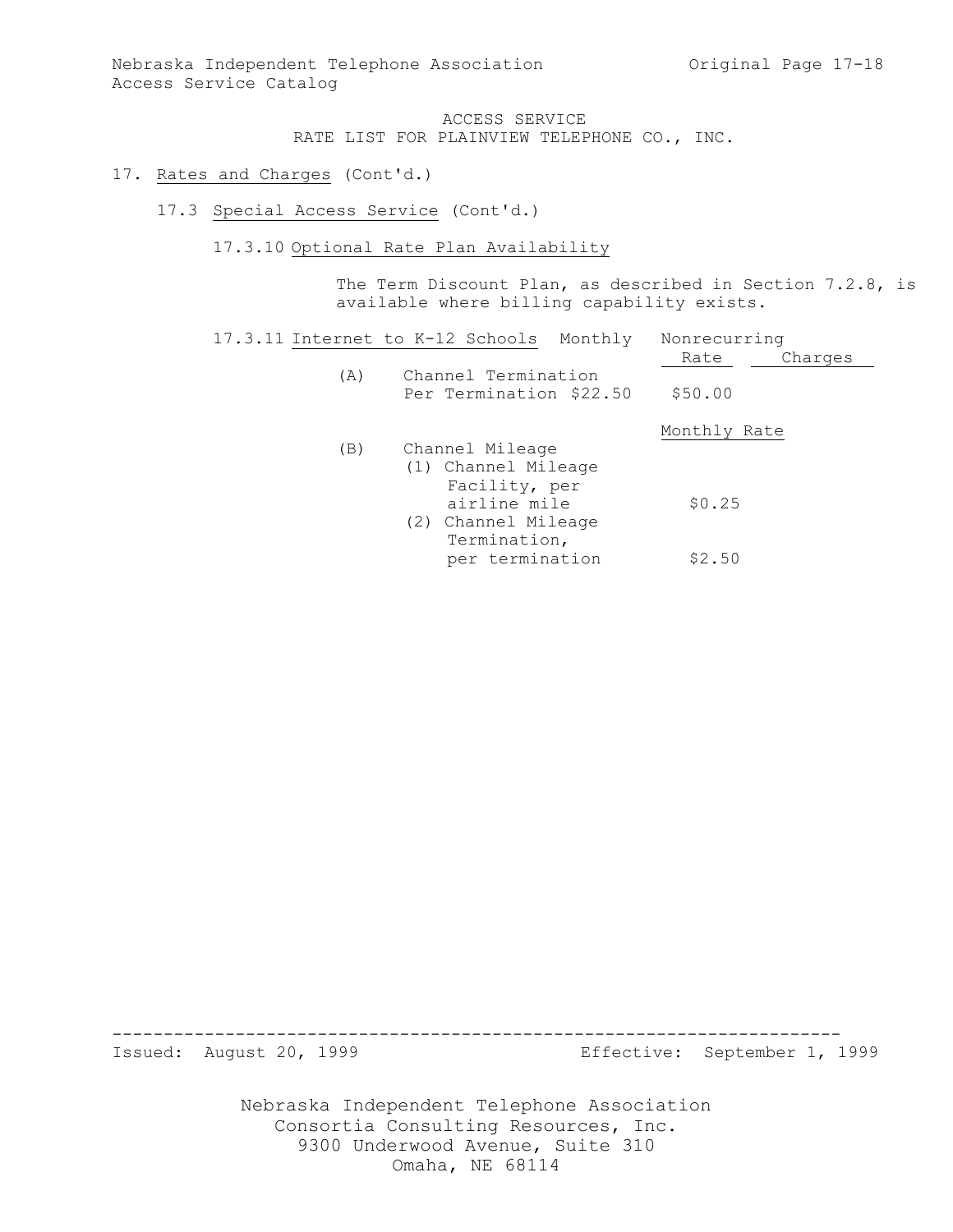### 17. Rates and Charges (Cont'd.)

- 17.4 Other Services
	- 17.4.1 Access Ordering Charge
		- (A) Access Order Charge

Per Order  $$104.00$ 

- 
- (B) Service Date Change Charge

A Service Date Change Charge will apply, on a per order per occurrence basis, for each service date changed. The Access Order Charge as specified in 17.4.1(A) preceding does not apply.

-Service Date Change Charge Per Order  $\frac{1}{2}$  \$ 34.00

(C) Design Change Charge

The Design Change Charge will apply on a per order per occurrence basis, for each order requiring design change.

-Design Change Charge Per Order  $\sim$  \$ 34.00

(D) Miscellaneous Service Order Charge

Per Occurrence  $\frac{1}{2}$  \$ 34.00

17.4.2 Additional Engineering

Additional Engineering Periods Fraction Thereof

Each Half Hour or

(A) Basic Time per engineer, normally scheduled working hours See Local Tariff, Section 3

-----------------------------------------------------------------------

Issued: August 20, 1999 Effective: September 1, 1999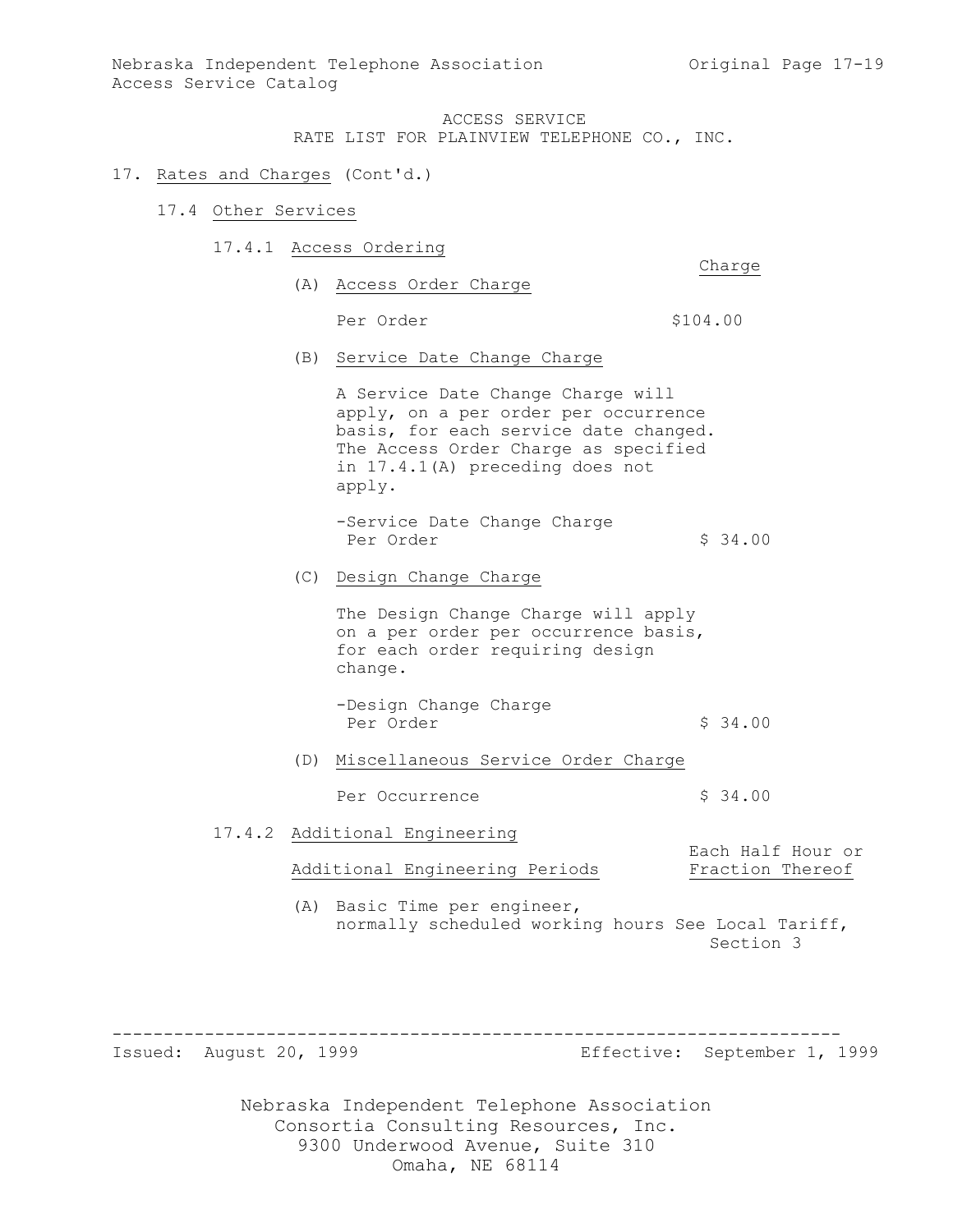#### 17. Rates and Charges (Cont'd.)

- 17.4 Other Services (Cont'd.)
	- 17.4.2 Additional Engineering (Cont'd.)

Additional Engineering Periods Fraction Thereof (Cont'd.)

Each Half Hour or

- (B) Overtime per engineer, outside of normally scheduled working See Local Tariff, hours Section 3
- (C) Premium Time, outside of scheduled work day, per See Local Tariff, engineer Section 3
- 17.4.3 Additional Labor

#### Additional Labor Periods

- (A) Installation or Repair
	- Overtime, outside of normally scheduled working hours on a scheduled workday See Local Tariff, Per Technician\* Section 3
	- Premium Time, outside of scheduled work day See Local Tariff, Per Technician\* Section 3

### (B) Stand by

- Basic time, normally scheduled working hours See Local Tariff, Per Technician Section 3 - Overtime, outside of normally scheduled working hours on a scheduled work day See Local Tariff, Per Technician\* Section 3
- A call out of a Telephone Company employee at a time not consecutive with the employee's scheduled work period is subject to a minimum charge of four hours.

-----------------------------------------------------------------------

Issued: August 20, 1999 Effective: September 1, 1999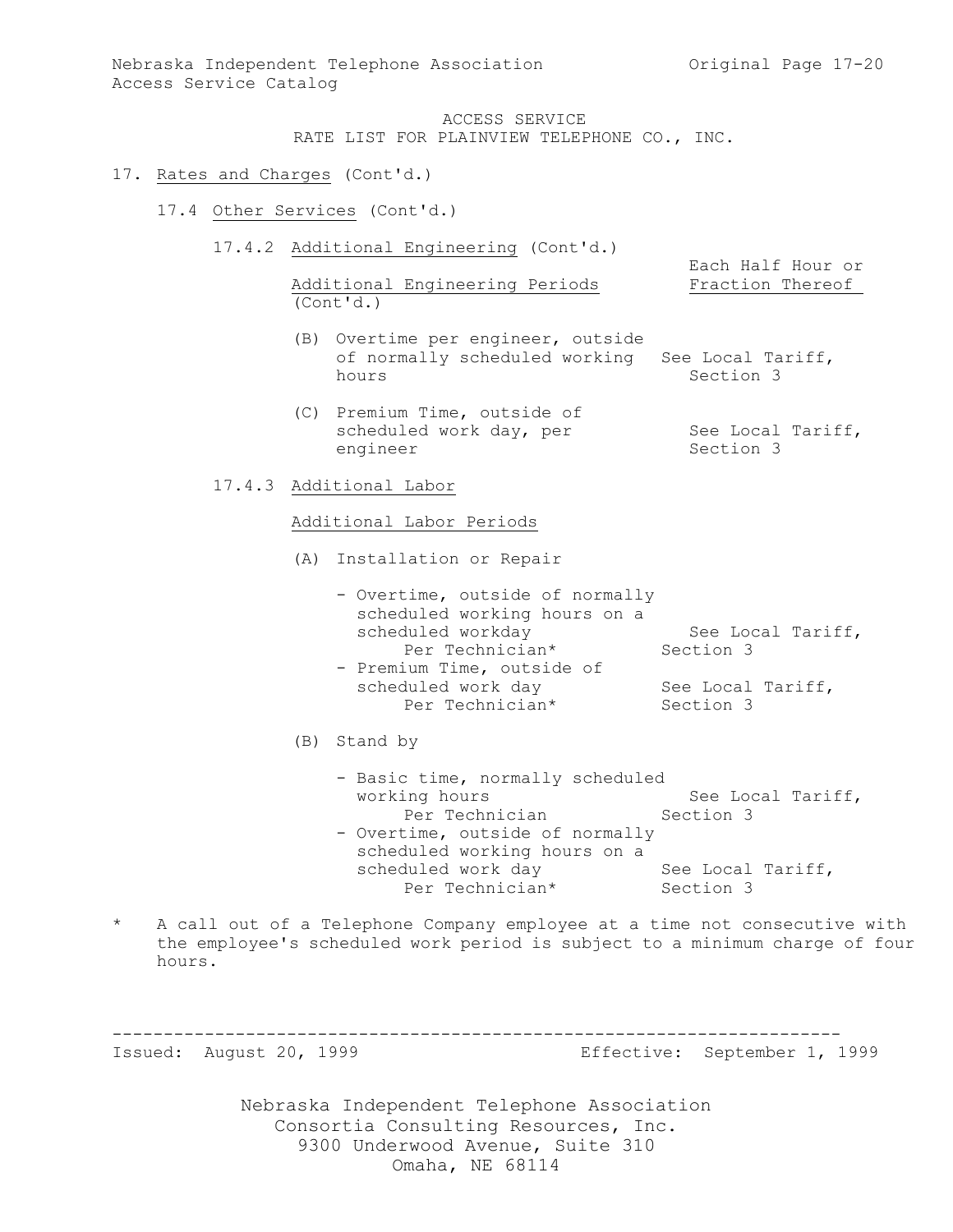Each Half Hour or

ACCESS SERVICE RATE LIST FOR PLAINVIEW TELEPHONE CO., INC.

#### 17. Rates and Charges (Cont'd.)

#### 17.4 Other Services (Cont'd.)

17.4.3 Additional Labor (Cont'd.)

```
Additional Labor Periods (Cont'd.) Fraction Thereof
```
- (B) Stand by (Cont'd.)
	- Premium Time, outside of scheduled work day See Local Tariff, Per Technician\* Section 3

|                                          | Each Half Hour or<br>Fraction Thereof    |                           |
|------------------------------------------|------------------------------------------|---------------------------|
|                                          |                                          | Central<br>Office         |
|                                          | Installation<br>and Repair<br>Technician | Main-<br>tenance<br>Tech. |
| $a + i n \alpha$ and Maintenance $u + h$ |                                          |                           |

- (C) Testing and Maintenance with other Telephone Companies, or Other Labor
	- Basic Time per technician, normally scheduled working See Local Tariff, hours Section 3
	- Overtime per technician outside of normally scheduled working hours on See Local Tariff, a work day\* Section 3
	- Premium Time per technician, outside of scheduled work See Local Tariff, day\* Section 3
- \* A call out of a Telephone Company employee at a time not consecutive with the employee's scheduled work period is subject to a minimum charge of four hours.

-----------------------------------------------------------------------

Issued: August 20, 1999 Effective: September 1, 1999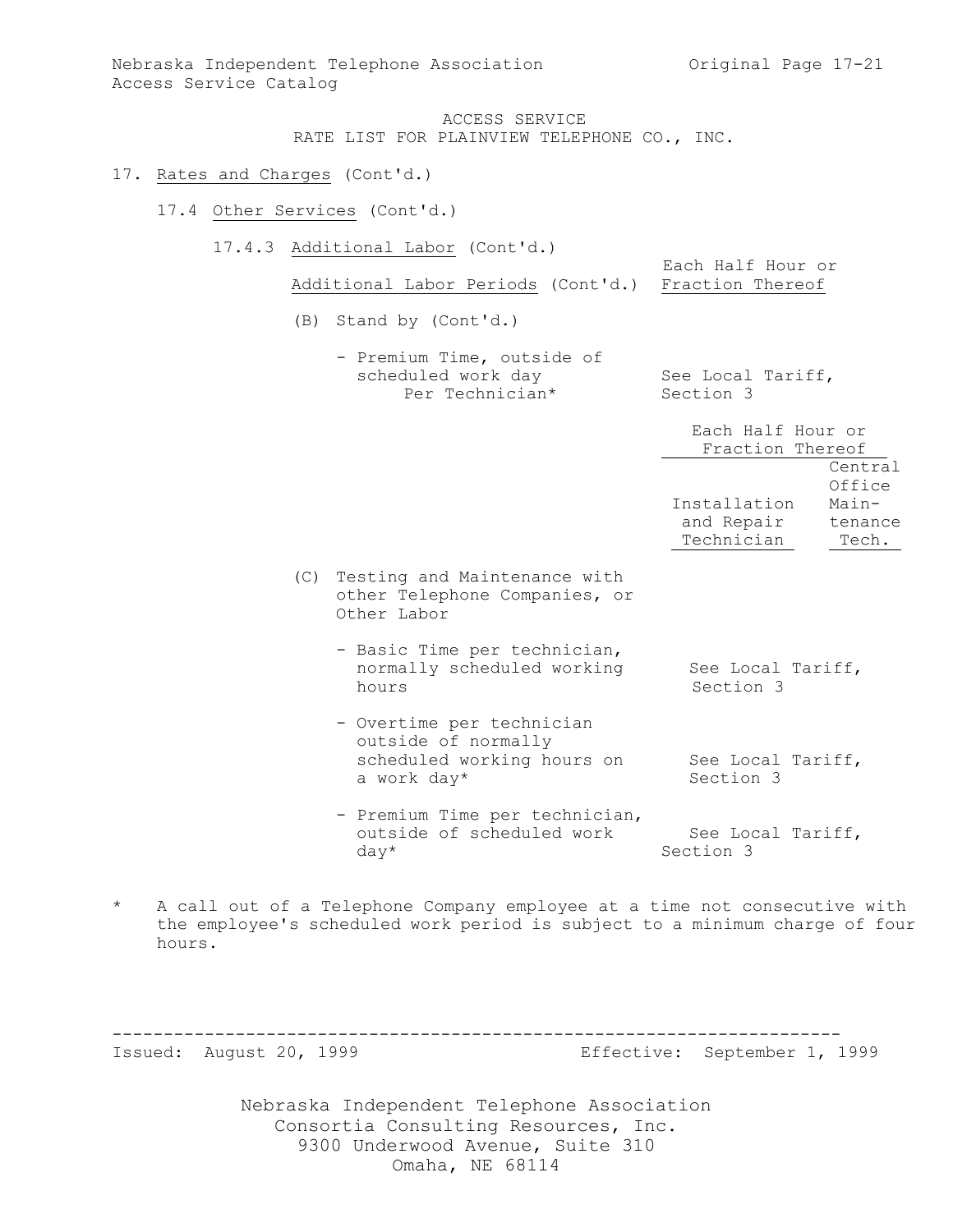- 17. Rates and Charges (Cont'd.)
	- 17.4 Other Services (Cont'd.)
		- 17.4.4 Miscellaneous Services
			- (A) Additional Cooperative Acceptance Testing-Switched Access

| Testing Periods                                    | Each Half<br>Hour or<br>Fraction<br>Thereof |  |
|----------------------------------------------------|---------------------------------------------|--|
| Basic Time, Overtime* and<br>Premium Time*         | See Local Tariff,<br>Section 3              |  |
| (B) Additional Automatic Testing - Switched Access |                                             |  |
| Additional Tests To First<br>Point of Switching    | Per Test Per<br>Transmission Path           |  |
| Gain-Slope Tests                                   | \$2.89                                      |  |
| C-Notched Noise Tests                              | \$2.89                                      |  |
| $1004$ Hz Loss**                                   | \$2.89                                      |  |
| C-Message Noise**                                  | \$2.89                                      |  |
| Balance (return loss) **                           | \$2.89                                      |  |

- \* A call out of a Telephone Company employee at a time not consecutive with the employee's scheduled work period is subject to a minimum charge of four hours.
- \*\* The 1004 Hz, C-Message Noise and Balance tests are non-chargeable routine tests; however, they may be requested on an as needed or more than routine scheduled basis, in which cases the charges herein apply. See NECA TARIFF F.C.C. NO. 5, 13.3.1(A)(2).

-----------------------------------------------------------------------

Issued: August 20, 1999 Effective: September 1, 1999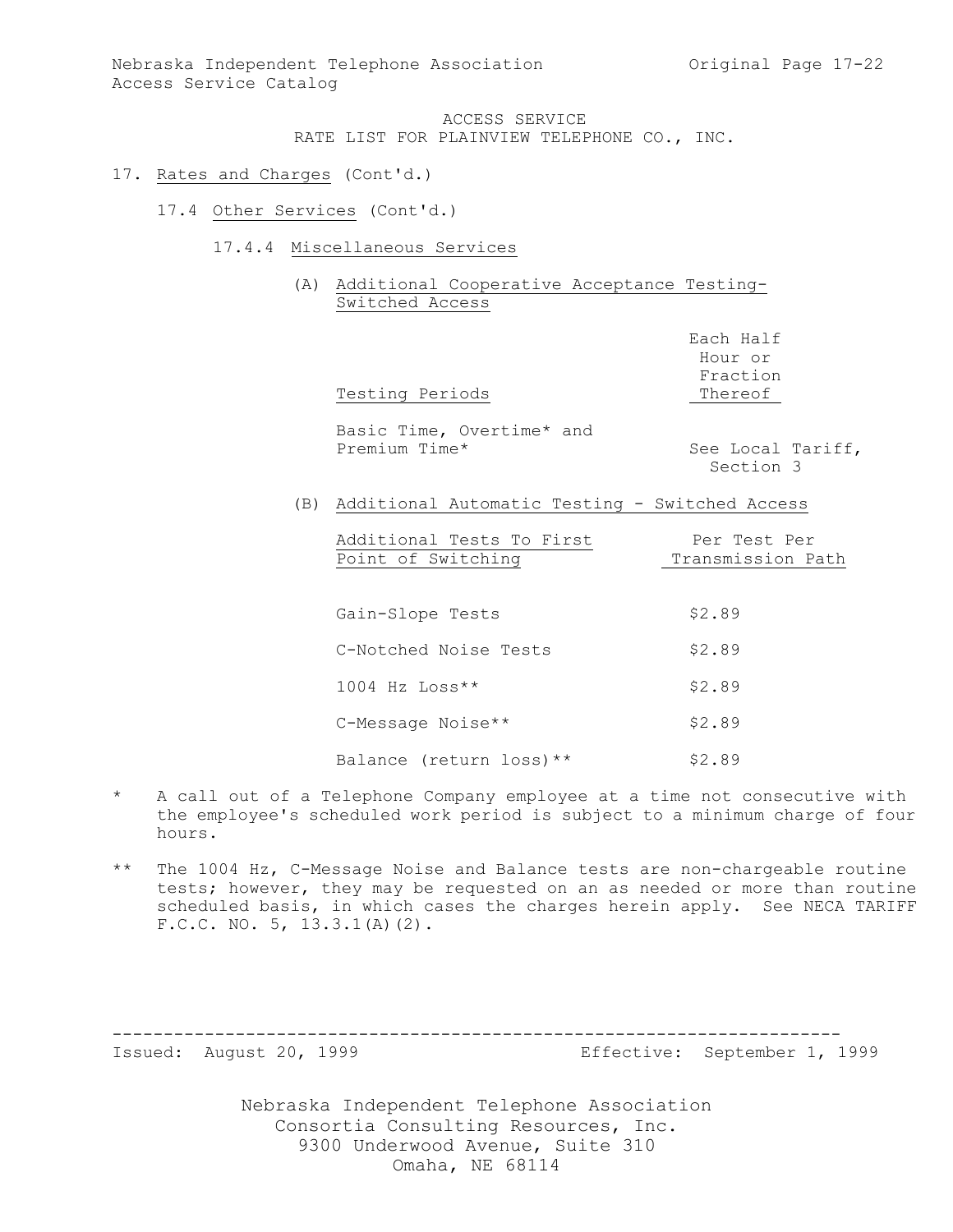- 17. Rates and Charges (Cont'd.)
	- 17.4 Other Services (Cont'd.)
		- 17.4.4 Miscellaneous Services (Cont'd.)
			- (C) Additional Manual Testing Switched Access

Additional Tests To First Point of Switching

|                                                                 | Each Half Hour<br>Or Fraction<br>Thereof |
|-----------------------------------------------------------------|------------------------------------------|
| Gain-Slope, C-Notched Noise<br>and any other agreed to<br>tests |                                          |
| N/A<br>Per Technician                                           |                                          |
| Additional Cooperative Acceptance Testing -                     |                                          |

| Special Access                  |                |
|---------------------------------|----------------|
|                                 | Each Half Hour |
|                                 | Or Fraction    |
| Testing Periods                 | Thereof        |
| Basic Time, Overtime*           |                |
| and Premium Time*               | N/A            |
|                                 |                |
| (E) Additional Manual Testing - |                |
| Special Access                  |                |
|                                 | Each Half Hour |
|                                 | Or Fraction    |
| Testing Periods                 | Thereof        |
| Basic Time, Overtime*           |                |
| and Premium Time*               | N/A            |

\* A call out of a Telephone Company employee at a time not consecutive with the employee's scheduled work period is subject to a minimum charge of four hours.

-----------------------------------------------------------------------

Issued: August 20, 1999 Effective: September 1, 1999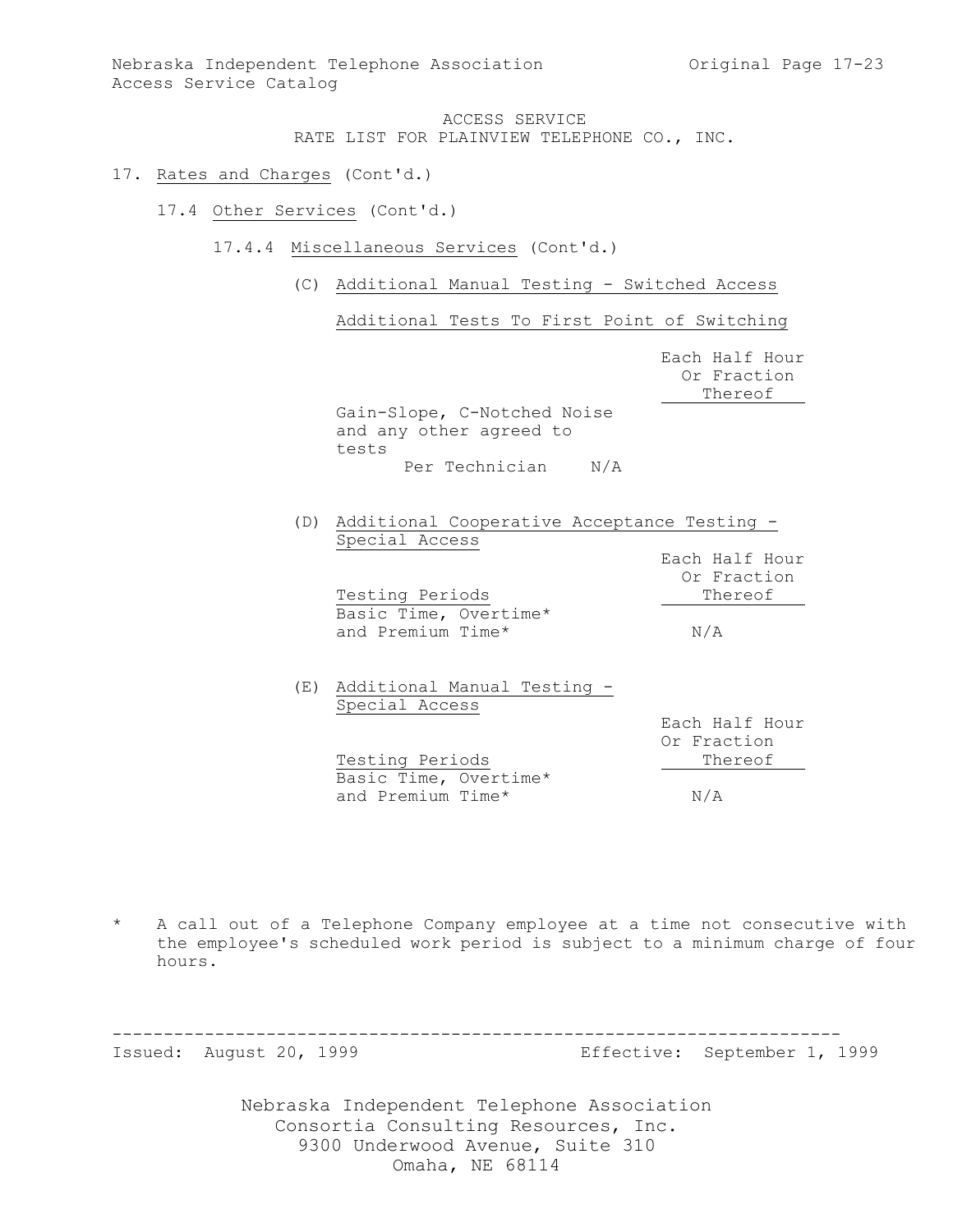- 17. Rates and Charges (Cont'd.)
	- 17.4 Other Services (Cont'd.)
		- 17.4.4 Miscellaneous Services (Cont'd.)
			- (F) Maintenance of Service

Maintenance of Or Fraction

Each Half Hour Service Periods Thereof

Basic Time, Overtime\* and Premium Time\* See Local Tariff,

Section 3

- (G) Reserved for future use.
- (H) Reserved for future use.
- (I) Reserved for future use.

\* A call out of a Telephone Company employee at a time not consecutive with the employee's scheduled work period is subject to a minimum charge of four hours.

Issued: August 20, 1999 Effective: September 1, 1999

Nebraska Independent Telephone Association Consortia Consulting Resources, Inc. 9300 Underwood Avenue, Suite 310 Omaha, NE 68114

-----------------------------------------------------------------------